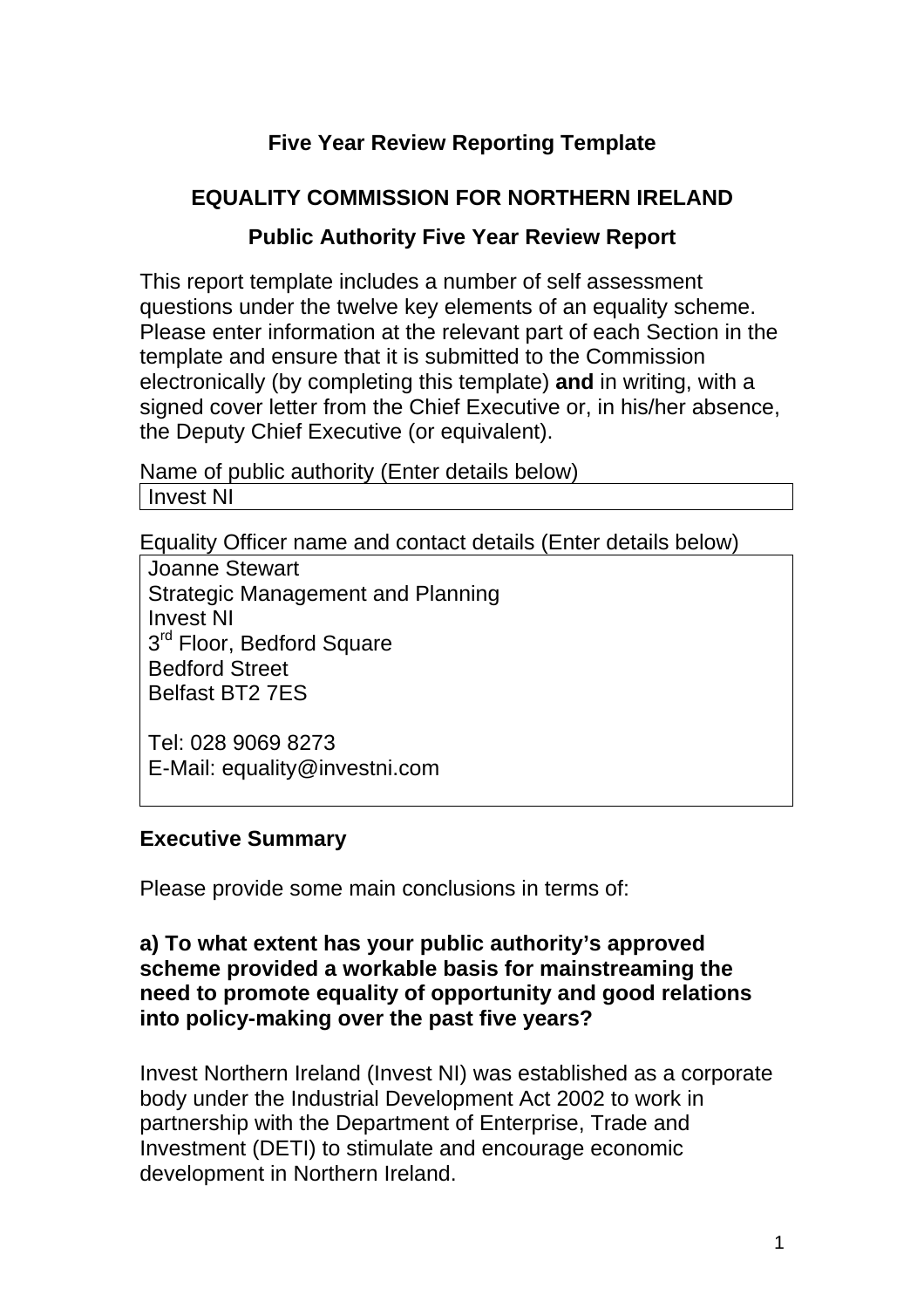Invest NI undertakes the activities previously delivered by the Industrial Development Board (IDB), the Local Enterprise Development Unit (LEDU), the Industrial Research and Technology Unit (IRTU), the Business Support Division of the Department of Enterprise Trade and Investment and the business support functions of the Northern Ireland Tourist Board.

Invest NI's Equality Scheme was produced in April 2003 in line with Equality Commission guidelines and approved by the Commission in November 2003. The initial scheme covered a two year period from April 2003-March 2005 to enable Invest NI to be realigned with the other government departments. The scheme was then updated in 2006.

Both the original scheme and the updated scheme have helped to mainstream equality of opportunity throughout Invest NI. In this context the Equality Scheme provided a strong framework and timetable through which standardisation of processes and procedures have been achieved and equality considerations have been embedded as part of the policy development process.

From the outset Invest NI's Board and Senior Management Team have been fully conscious of the agency's Equality and other related responsibilities both within Invest NI and in the agency's dealings with client companies. An important mechanism for the delivery of equality obligations was the establishment, at an early stage of an Equality Unit, which reports to the Director of the Strategic Management and Planning Division. Placement of the Equality Unit within this division was essential as it is responsible for policy development and works closely with the Board and Top Management Team. This ensures a central and very visible position for equality throughout the organisation.

Invest NI has taken part in an Equality and Diversity Working Group (attended by equality practitioners from all DETI divisions and NDPBs) and an internal Equality Advisory Group. It has also established a group of divisional Equality Co-ordinators who ensure that knowledge and understanding of equality of opportunity is disseminated throughout the organisation. In addition Invest NI is represented at senior level on DETI's Equality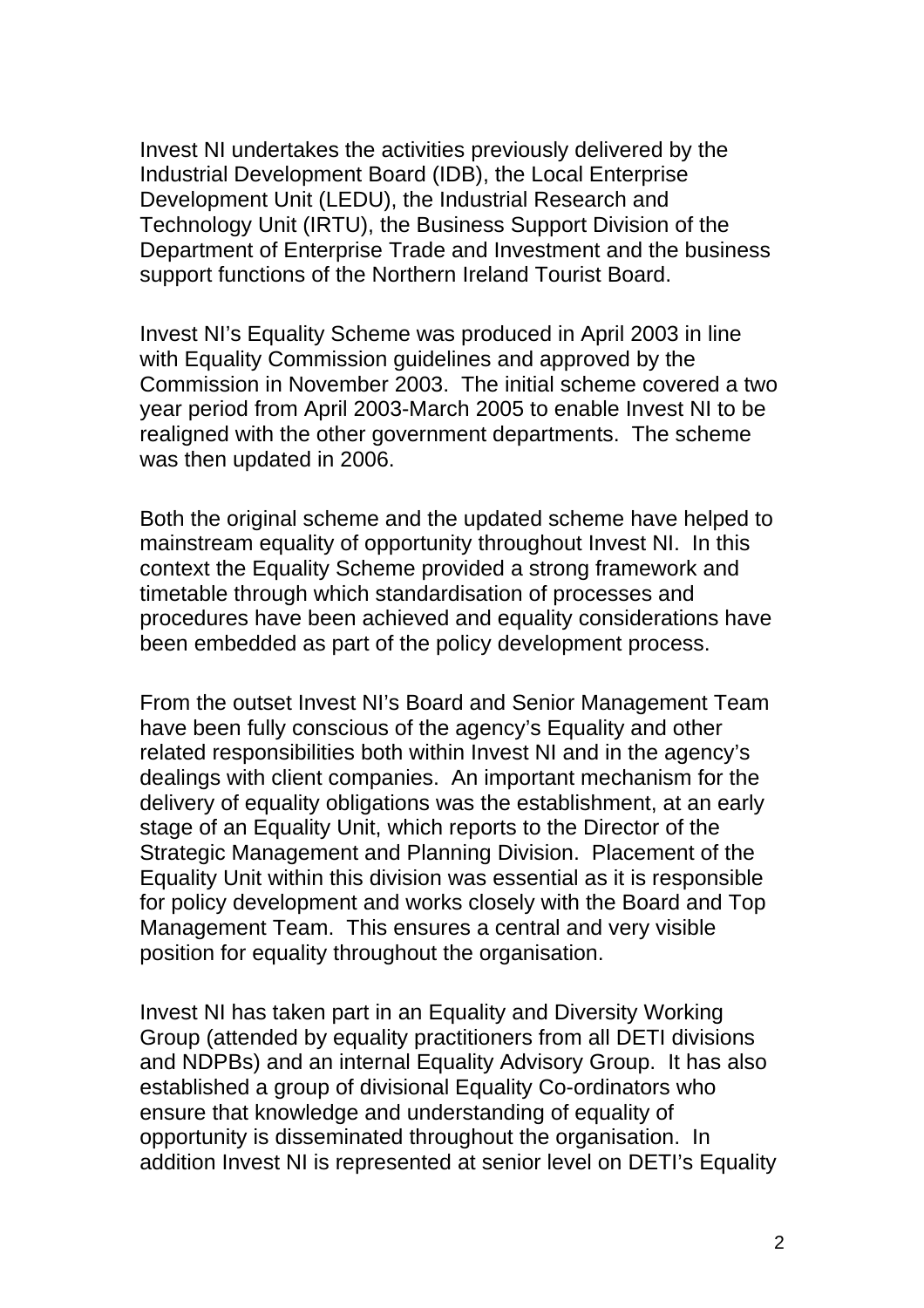and Diversity Steering Group which is chaired at Deputy Secretary level.

We have further strengthened equality awareness through the rollout of a comprehensive training programme for all staff. Specific sessions have been held on diversity, Section 75 responsibilities and disability awareness. Various Section75/Good Relations events are also highlighted throughout the year to keep staff conscious of changes to legislation and the obligations outlined in the Invest NI Equality Scheme.

The Invest NI Equality Scheme has provided a solid framework which has enabled the organisation to move forward in setting policy. It has been carefully monitored and will continue to be reviewed in line with best practice guidelines.

#### **b) What key lessons have been learnt over the past five years in terms of effectively implementing the approved equality scheme?**

Enduring support from Senior and Top Management Teams has been invaluable in the implementation of equality of opportunity and driving forward the equality scheme timetable.

Establishment of an Equality Team to take responsibility for setting and achieving goals and to provide support to the organisation has proven to be the best way to ensure equality remains at the forefront of the organisational agenda.

Specific representation within each division, in the form of Equality Co-ordinators, has been essential in the dissemination of information within an organisation as diverse and wide-ranging as Invest NI.

Investment in good quality training for all Invest NI staff has been crucial in underlining our commitment to equality of opportunity and reinforcing understanding of our obligations throughout all levels of the organisation.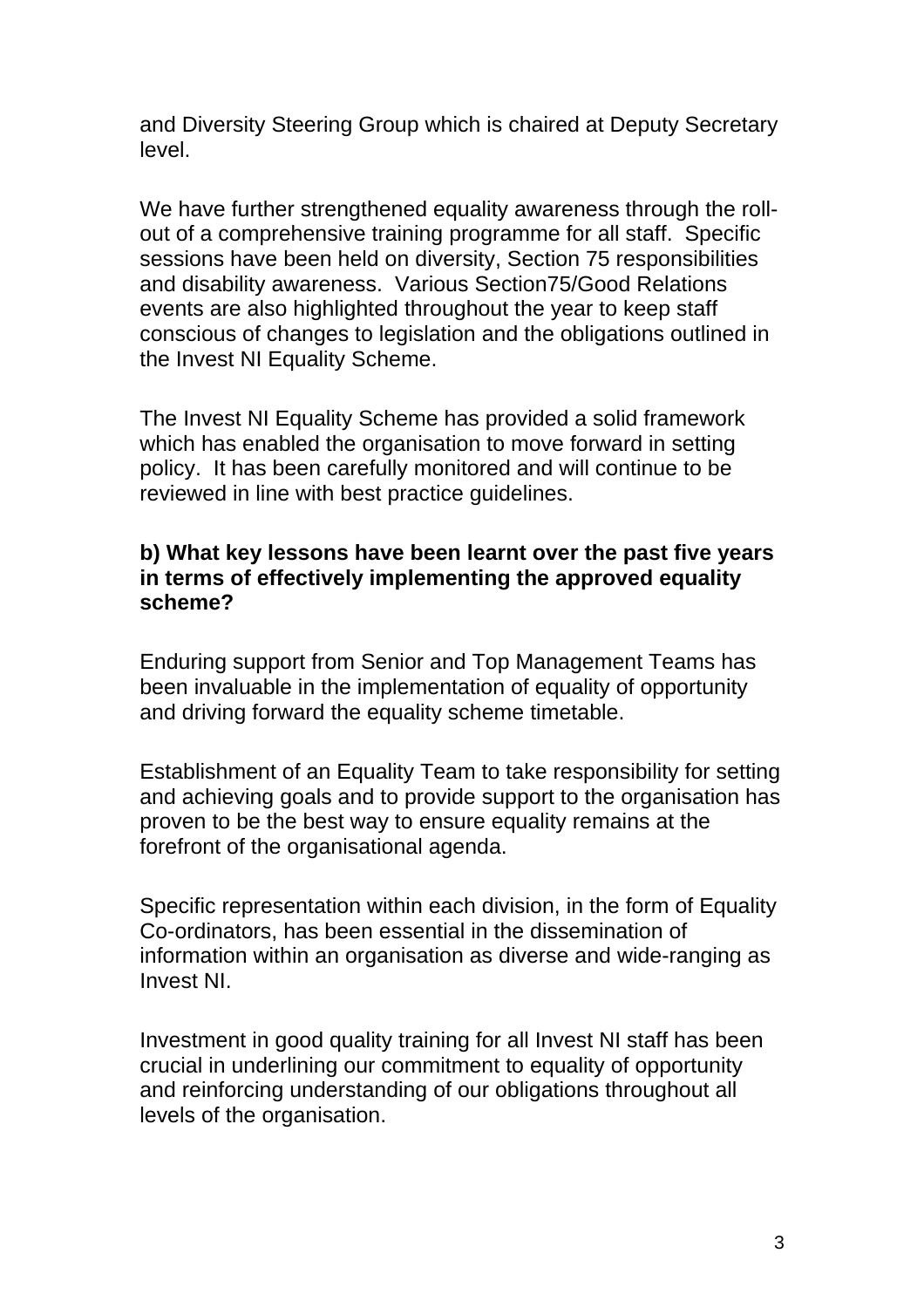Consultation with key Section 75 groups has proven to be extremely valuable for the policy development process and we have tried as with our latest EQIA on our Draft Corporate Plan 2008-2011 to hold pre-consultation sessions to gather views and feedback before preparation of the policy has begun. This process has ensured that equality of opportunity is a foremost consideration.

#### **c) What more needs to be done to achieve outcomes for individuals from the nine equality categories?**

While Invest NI consults with key Section 75 groups on a regular basis, we would hope to review our consultation procedures to ensure maximum feedback. At the same time we need to be mindful of overburdening stakeholders.

Invest NI will also be working on embedding a monitoring strategy for all those who avail of our services. This strategy has been set in place and should provide detailed reporting information in 2009. This process will be straight forward for monitoring individuals who avail of Invest NI assistance however in the main our work focuses on supporting companies and this in itself can prove challenging. We hope however to embed the process with our client companies and build on our breadth of monitoring.

In accordance with our Good Relations duties Invest NI has drawn up a Good Relations Strategy and will continue to implement activities and distribute information to raise awareness within the organisation and throughout client companies. We ultimately have no power to enforce action within client companies but we can reinforce awareness around the good relations categories.

Organisation wide training will also remain at the top of the Invest NI equality agenda. This will include diversity and disability awareness training for all new staff, as well as more in-depth training for Equality Co-ordinators and members of the Equality Team.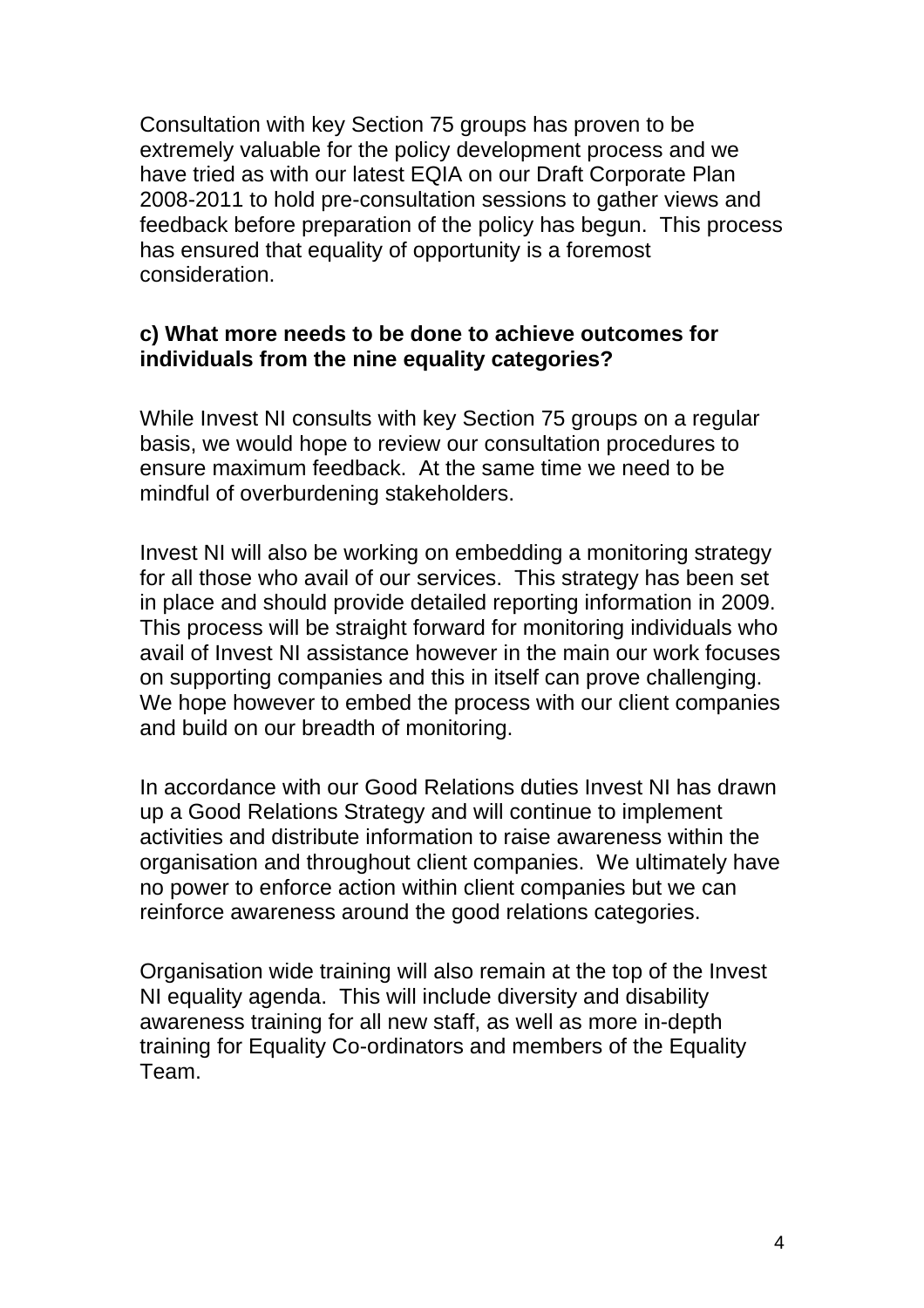#### **1. A general introductory statement specifying the purpose of the scheme and the public authority's commitment to the statutory duties.**

Invest NI's Equality Scheme was drawn up in April 2003 and approved by the Equality Commission in November 2003. There was subsequently an update to the scheme in 2006. Both the original scheme and the update have clearly set out how Invest NI aims to achieve equality of opportunity in its processes and procedures and specific commitments in relation to carrying out equality screenings, EQIAs, consultations and training.

#### **1a) To what extent were senior management involved in ensuring scheme compliance over the 5 year period and what further steps could be undertaken to ensure effective internal arrangements?**

*Prompts – Identify any changes to arrangements for managing scheme implementation, and what were the lessons learnt in terms of enablers and impediments to monitoring scheme implementation?* 

The Invest NI Senior and Top Management teams have been closely involved in ensuring scheme compliance over the past 5 year period not only giving support in mainstreaming equality issues but also in actively amending and contributing to policy documents. Further arrangements have included:

- Establishment of a dedicated Equality Team to co-ordinate and implement the goals as set out in the Equality Scheme. Placement of this team within the Strategic Management and Planning division has ensured that the equality agenda has been incorporated into the policy and corporate governance structure at the highest level and highlighted throughout the organisation.
- Inclusion in the Equality and Diversity Steering Group which is chaired at Deputy Secretary level. The role of this group is to guide strategic decisions on implementation of Equality Schemes.
- Attendance at an Equality and Diversity Working Group made up of Heads of Branches from DETI and its NDPBs. The role of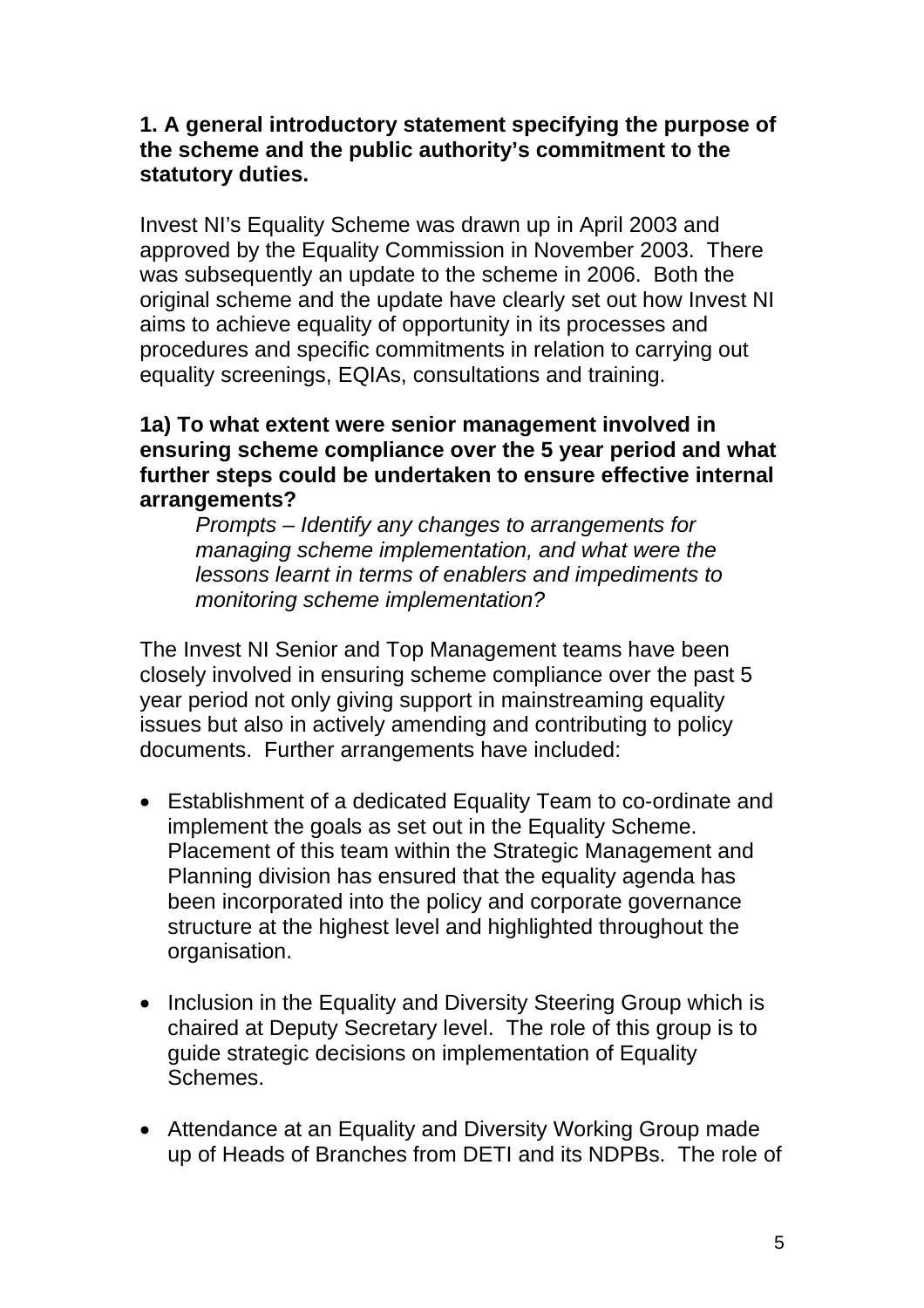this group is to discuss equality-related issues, best practice and the delivery of statutory equality duties at Branch level.

- An Equality Advisory Group was established in 2003/04. This group was chaired by the Director of the Strategic Management and Planning division and is comprised of representatives from Invest NI's Operating Divisions.
- Formation of an internal group of 21 Equality Co-ordinators to ensure provision of sound equality advice within their own divisions has proven an excellent way of disseminating information and knowledge and receiving feedback.
- Support from top management to run training and make it compulsory for all staff, to enable awareness raising of not only diversity and our obligations under Section 75 but also disability awareness. Over the past year staff have also been supported in attending a training course run in conjunction with the Institute of Leadership and Management and Business in The Community. This course covers the topics of equality of opportunity and the importance of diversity in the workplace. It also gives staff the chance to work on a "Business in The Community" corporate social responsibility event which aims to address inequality and deprivation. Many teams have completed work with under-resourced schools and youth groups in the region.
- The inclusion of Invest NI equality commitments in corporate and divisional business planning objectives.
- The inclusion of equality updates in Invest NI's Newsweekly internal e-mail staff brief and also in the Invest NI internal magazine.
- The development and publication of Annual Progress Reports to the Equality Commission which are cleared at Chief Executive level.
- The Invest NI Top Management team have been instrumental in supporting and facilitating recent work around engaging ethnic minorities which would not have progressed without their involvement and commitment.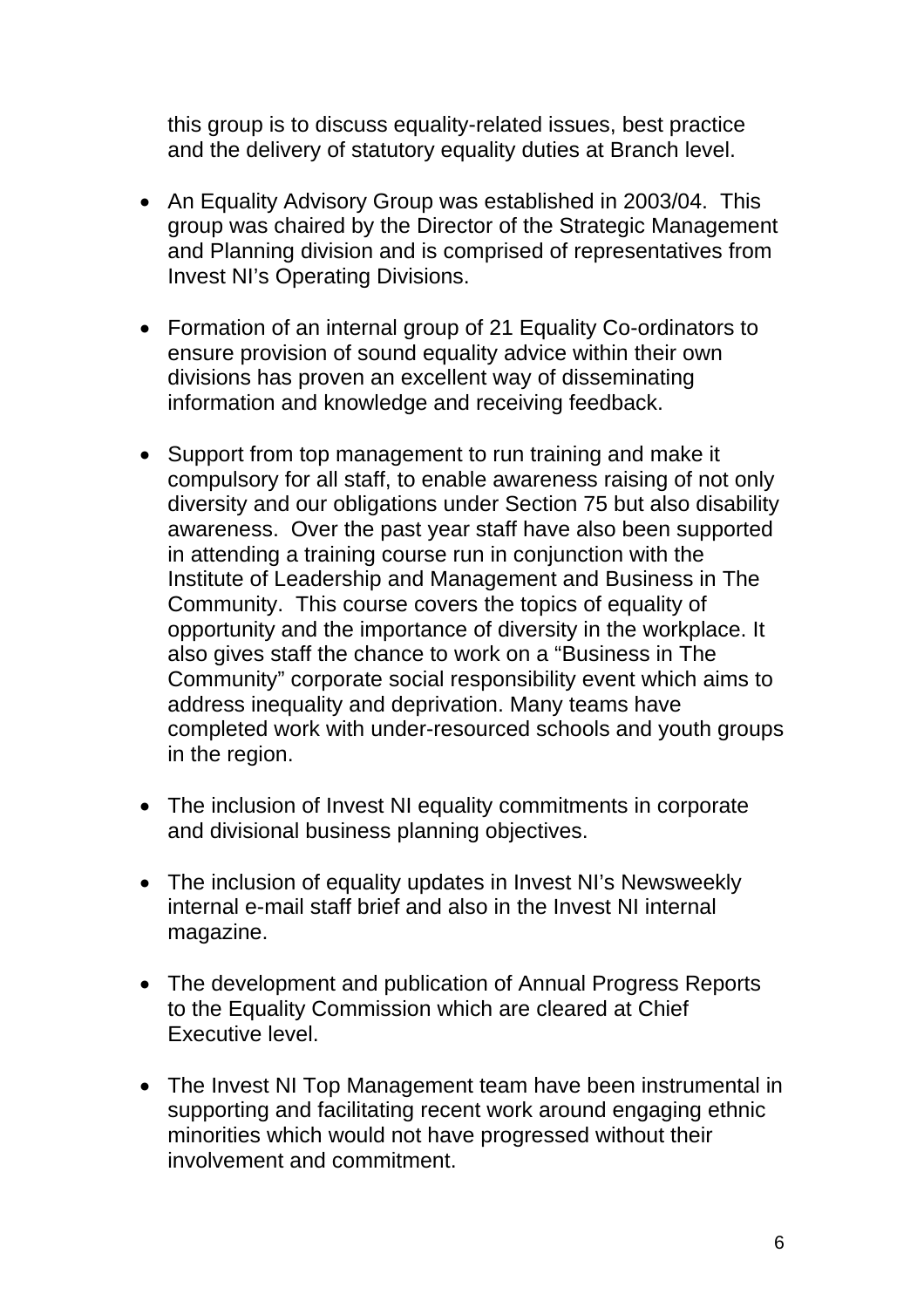**1b) Outline annual direct expenditure of resources to ensure that the statutory duties were complied with, in terms of staff and money over the past 5 years, and comment on the extent that all necessary resources were allocated.** 

*Prompts – Identify costs related to equality unit staff, use of consultants, allocation of budgets to training/publications/ research, extent of in-year bids and/or reallocation of resources. What were the lessons learnt in terms of enablers and impediments to monitoring resourcing? What could the public authority do in future to ensure effective allocation and monitoring of necessary resources?* 

#### **Staff Resources**

When the Equality Unit was established in 2003 it was staffed by an EO1, a Deputy Principal and overseen by a Grade 7. As the equality agenda was implemented within the organisation for the first time the staffing resource grew to facilitate this.

As equality has become embedded the number of staff has slightly reduced as the Equality Team is now able to operate in a more strategic capacity. Setting targets and providing advice and guidance to divisions within the organisation ensures that awareness is being raised in relation to relevant legislation and commitments.

Screenings and EQIAs are carried out by the relevant business area with the assistance of the Equality Co-ordinator responsible for that division. There are therefore further staffing costs associated with carrying out Section 75 related activities which are not possible to estimate outside of those associated with the Equality Team itself.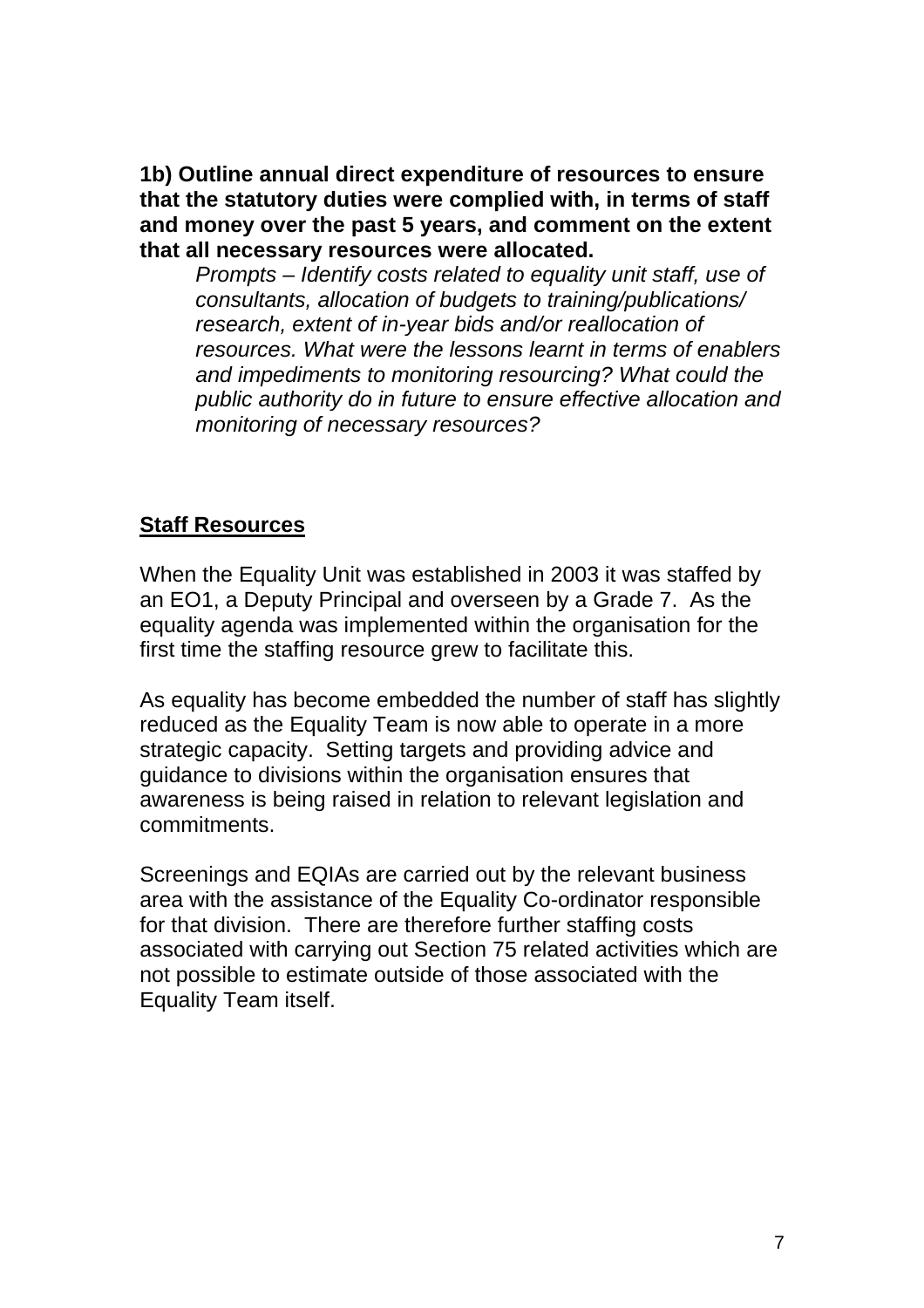#### **Programme Resources**

| Year    | <b>Full Time</b>        | $E$ 's |  |
|---------|-------------------------|--------|--|
|         | <b>Equivalent Staff</b> |        |  |
| 2003/04 | 2.5                     | 14,000 |  |
| 2004/05 | 3.5                     | 20,000 |  |
| 2005/06 | 3                       | 30,000 |  |
| 2006/07 | $\mathcal{P}$           | 30,000 |  |
| 2007/08 | 2                       | 30,000 |  |

The annual budgets listed in the table above refers to programme funds made available to the Equality Team for the promotion of Section 75 and other equality related projects such as the Engaging Ethnic Minority Enterprise conference organised and hosted internally. The above budget also includes any expenditure on consultants, which of course is kept to a minimum.

In addition to the above expenditure we have also conducted training on diversity and disability awareness for the whole organisation which will continue for any new staff. More in-depth external training courses have also been provided for members of the equality team and for Equality Co-ordinators. All training expenditure is provided through our human resources budget and so is not included in the amounts listed in the table above. Expenditure for training over the past five years has amounted to approximately £22,000.

**2. An outline of how the public authority intends to assess its compliance with the Section 75 duties and for consulting on matters to which a duty under that section is likely to be relevant.** 

**2a) Outline impacts and outcomes (for the public authority and/or individuals from the nine equality categories) over the past five years and what further steps could be undertaken to build on these or address underreporting?** 

*Prompt – Were outcomes delivered for all of the nine equality categories? Were annual progress reports critically reviewed before or after submission to the Commission? What examples of good practice from other public authorities could be adopted?*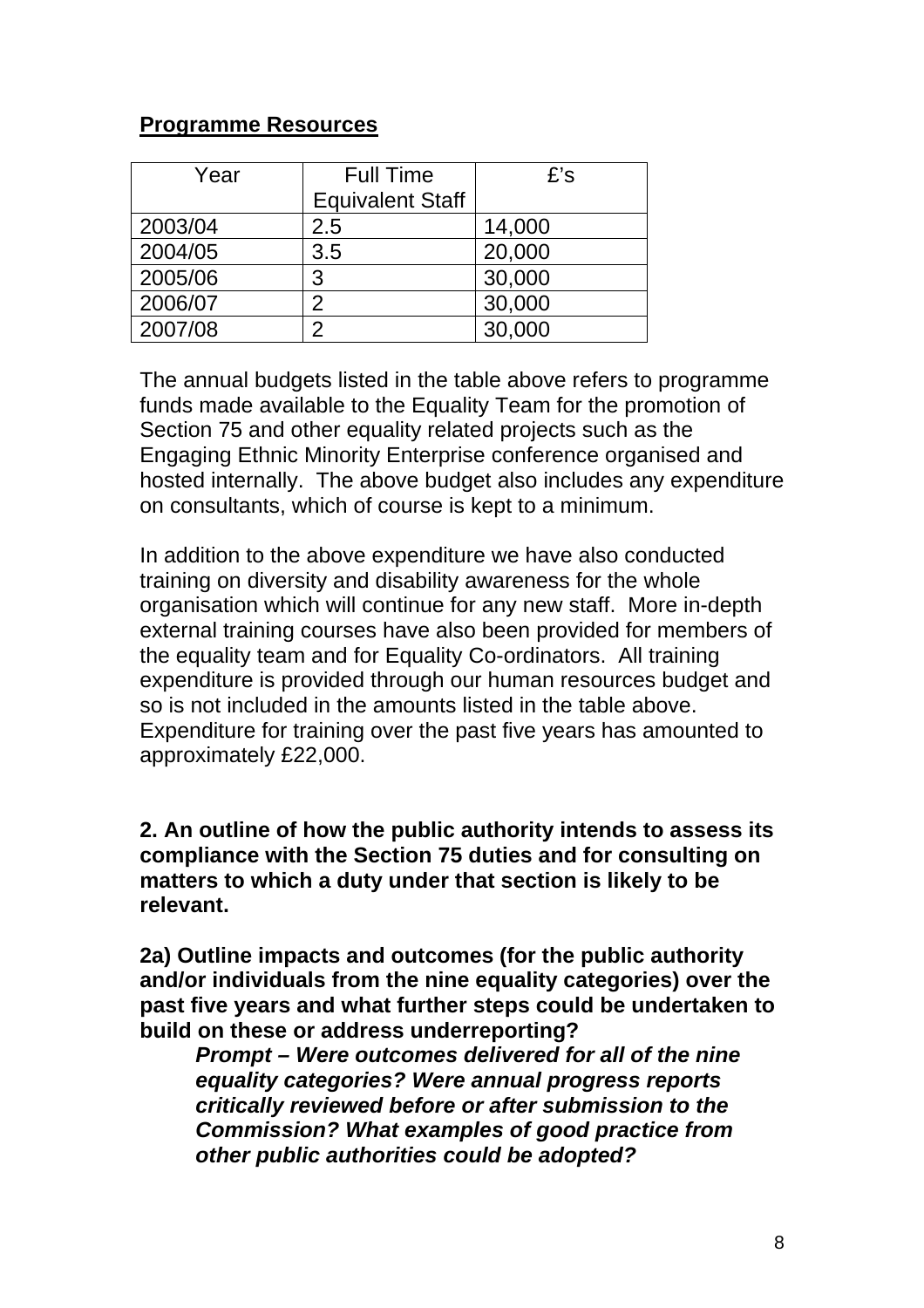Over the past five years Invest NI has worked to the timetable which was set out in the Equality Scheme approved by the Equality Commission. Through this scheme we have completed four major Equality Impact Assessments (EQIA) which have helped to ensure we are making our programmes and policies accessible to all nine of the Section 75 categories, (please refer to Annex B for further details). This has also been backed up by a number of screening exercises which have been completed and are detailed in Annex A.

Indeed the latest EQIA which we carried out was on our Draft Corporate Plan 2008-2011 and this has helped to ensure that full consideration of equality of opportunity is built into our planning processes at this strategic level.

Specific outcomes with regards to the nine section 75 groupings which have been delivered to date include:

- Promotion of better knowledge and understanding of Age Discrimination legislation at six Best Practice Clubs held around the region and a further six clubs dealing with more general equality of opportunity issues.
- Development and promotion of the "Prime" programme to put in place positive action measures in relation to engaging those in the over 50 age group in entrepreneurial development.
- Evolution of programmes such as "Advantage NI" and work with the "Prince's Trust Business Programme" all aim to advance the exposure of young people to the possibilities of starting a business.
- Placement of a link on the "Employers' Forum on Disability" website to highlight current job vacancies within Invest NI. This came as a result of the consultation held on our Disability Action Plan. It is seen as a positive action measure which we hope will result in increased applications from this Section 75 grouping.
- Promotion of the MENCAP "SNAP" exhibition within Invest NI headquarters and the Human Rights exhibition, "Animate Your Rights". We have also actively promoted "Anti-Racist Workplace Week", "International Migrants Day" and "Intercultural and Anti-Racism Week" to all staff.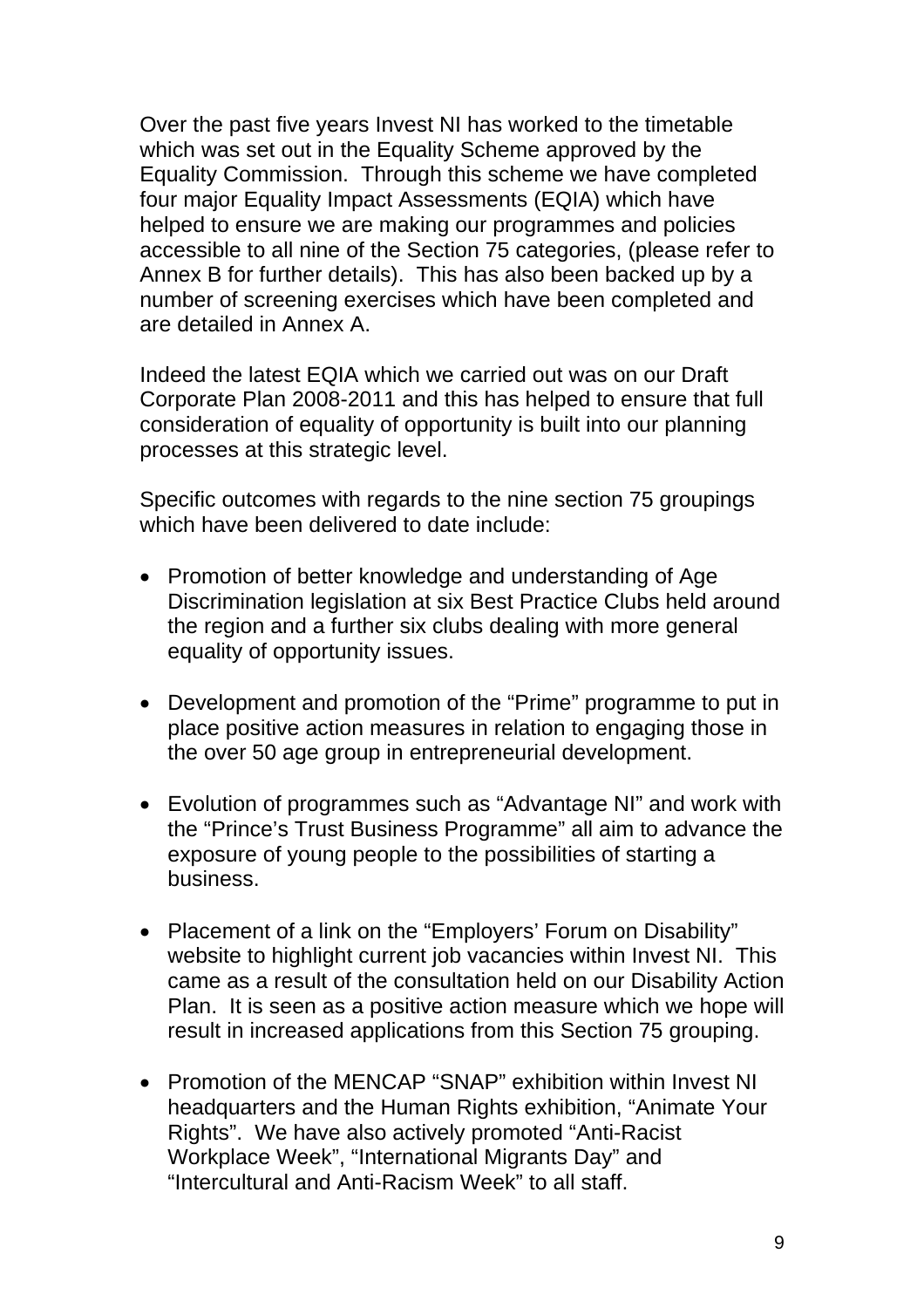- Invest NI has supported Disability Action in the launch of its "Business Support Scheme" aimed at encouraging NI businesses to work in partnership with Disability Action to assist them in their approach towards good practice on disability issues.
- A joint DETI/Opportunity Now Working Group with Invest NI input focused on establishing a business case for gender equality with employers and demonstrated the economic imperative of maximising women's contribution to the Northern Ireland economy. Invest NI has also actively contributed to the cross-departmental "Vital Voices" initiative aimed at increasing women's participation in the economy.
- Invest NI has developed the "Investing in Women" initiative primarily aimed at accelerating female entrepreneurship throughout the region. The programme aims to raise awareness of enterprise and to encourage more women in Northern Ireland to consider starting a business. It involves a range of activities including role model promotion, programmes and events and the provision of funding to the business women's networks.
- Work with DETI and the "Women's Stakeholder Forum" helped to identify issues relevant to the under-representation of women and to design activities aimed at promoting female entrepreneurs.
- Placement of an article within our latest "Invest In" magazine which goes to client companies detailing how childcare voucher schemes can benefit both employers and employees.
- In 2004/05 we commissioned research, in conjunction with Ormeau Business Park, into the minority ethnic community in South Belfast. This project commenced in the autumn of 2004 with the key aim of identifying more effective ways of engaging with minority ethnic communities in relation to enterprise.
- Promotion of entrepreneurial programmes among ethnic minority groups. This year we held an "Engaging Ethnic Minority Enterprise" seminar in conjunction with NICEM to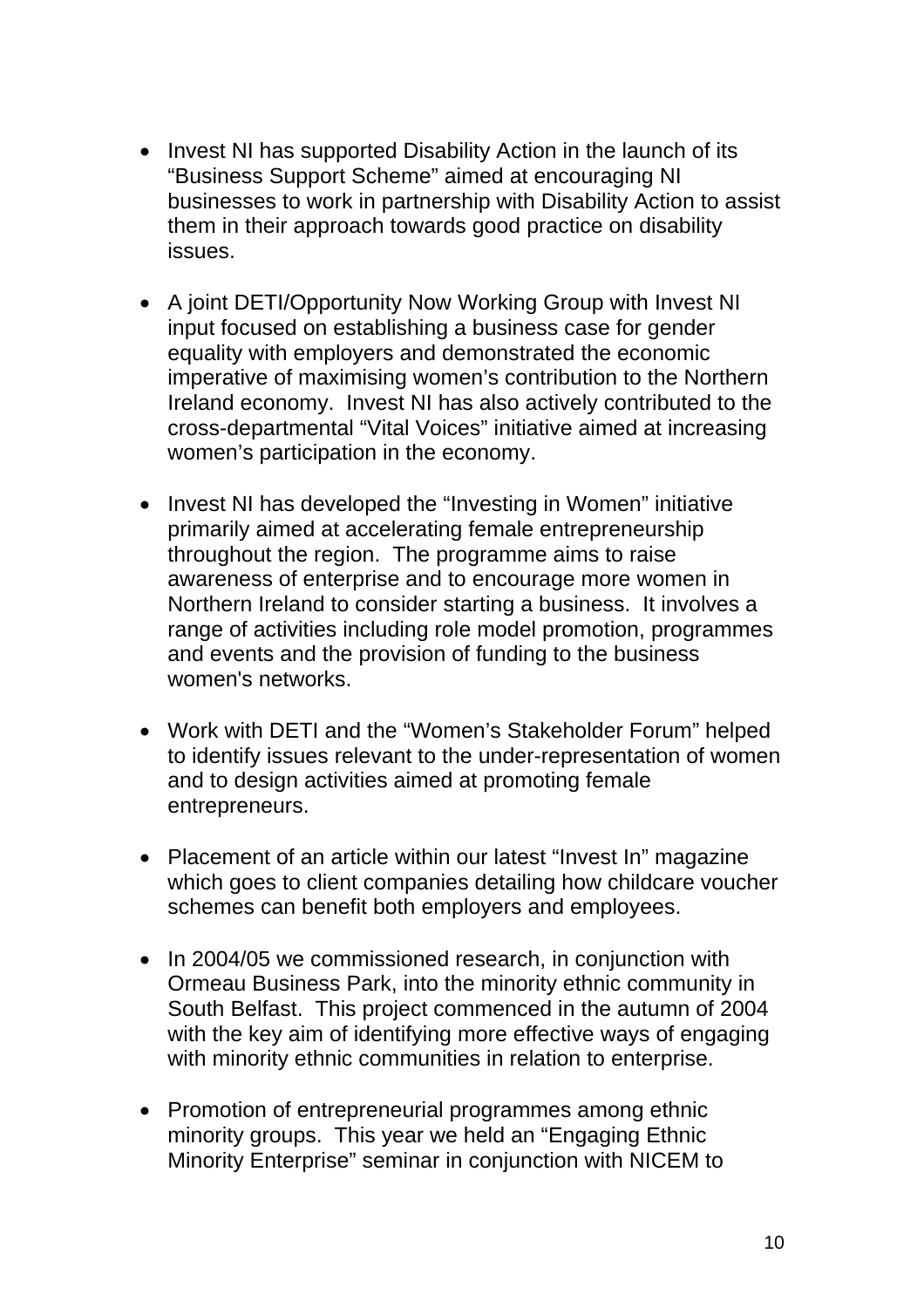better promote access to Invest NI services and different routes to starting a business.

- Invest NI have also worked to establish and promote the "nibusinessinfo.co.uk" website which offers extensive advice and guidance to individuals and companies on diversity and equality of opportunity. This site is double "A" compliant with plans to be triple "A" compliant by December 2009. It also provides clear links to organisations such as the Equality Commission, Labour Relations Agency and Equality and Human Rights Commission. The site has proven to be a very wide reaching and effective resource for employers and employees alike and from April 2007 up until the present, the prevention of discrimination and promotion of diversity pages have had 1583 hits.
- Development of an equality monitoring strategy to further assess if there are any impediments to the Section 75 groupings taking up any of the programmes or services Invest NI offer.

### **Annual Reports to the Equality Commission**

Invest NI's annual reports to the equality commission were coordinated by the Equality Team and signed off at Chief Executive Officer level. All reports were critically reviewed before being signed off and forwarded to the Equality Commission.

#### **Sharing Good Practice**

Good practice is shared across the NI departments and the Nondepartmental Public Bodies through attendance at interdepartmental groups. These include the Equality and Diversity Working Group and the Equality and Diversity Steering Group. These groups have provided the opportunity to share good practice, discuss issues and on occasion liaise/co-operate on equality-related consultations and other equality related activities.

Areas of best practice have also been shared with a number of Education and Library Boards and Local Councils, particularly in relation to conducting EQIAs, Section 75 monitoring and development of Good Relations Strategies.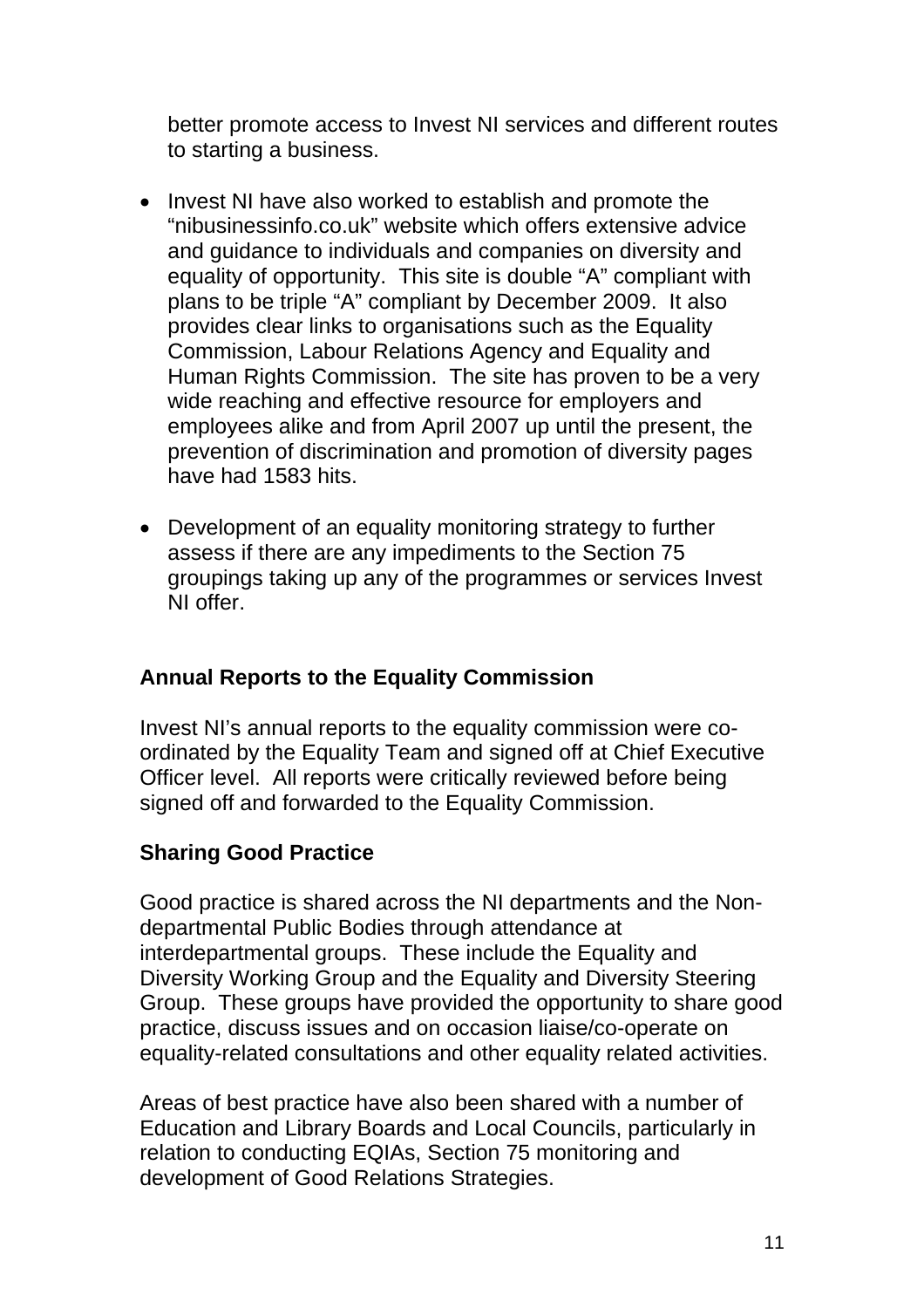**2b) Outline the number of equality scheme related consultation exercises undertaken by your authority over the past five years. Set out the number and percentage related to screening exercises and to EQIAs and indicate the extent that your scheme helped you to engage with external stakeholders.** 

*Prompt – Identify your authority's most and least successful means of consultation in relation to s75 categories. Why were some means of consultation more or less successful in relation to particular equality categories?* 

Invest NI has carried out 4 formal consultation exercises, on each of the EQIAs. As well as these, consultations have also been held on our Equality Scheme and all of the screened out policies/programmes listed in Annex A.

We have found that while written consultations can be cumbersome, for some organisations this would be our most successful format for ensuring we receive responses.

We have in the past organised presentations and arranged for face-to-face meetings with consultees. However this yields a very low response rate and on two occasions consultee meetings organised, have been cancelled due to lack of engagement.

**2c) Indicate if your list of consultees was amended during the 5 year period and what further steps could be taken to develop your level of engagement and consultation?**  *Prompt - Outline the extent your authority did or did not move away from formal consultation and on what criteria was any such consultation targeted? To what extent were requests to be included and/or objections from those not included in the consultation process received and how were these addressed?* 

Invest NI's initial consultee list was derived from those organisations detailed in the Equality Commission guidance. Over the past five years this list has been changed and adapted at the request of our consultees. We have subsequently added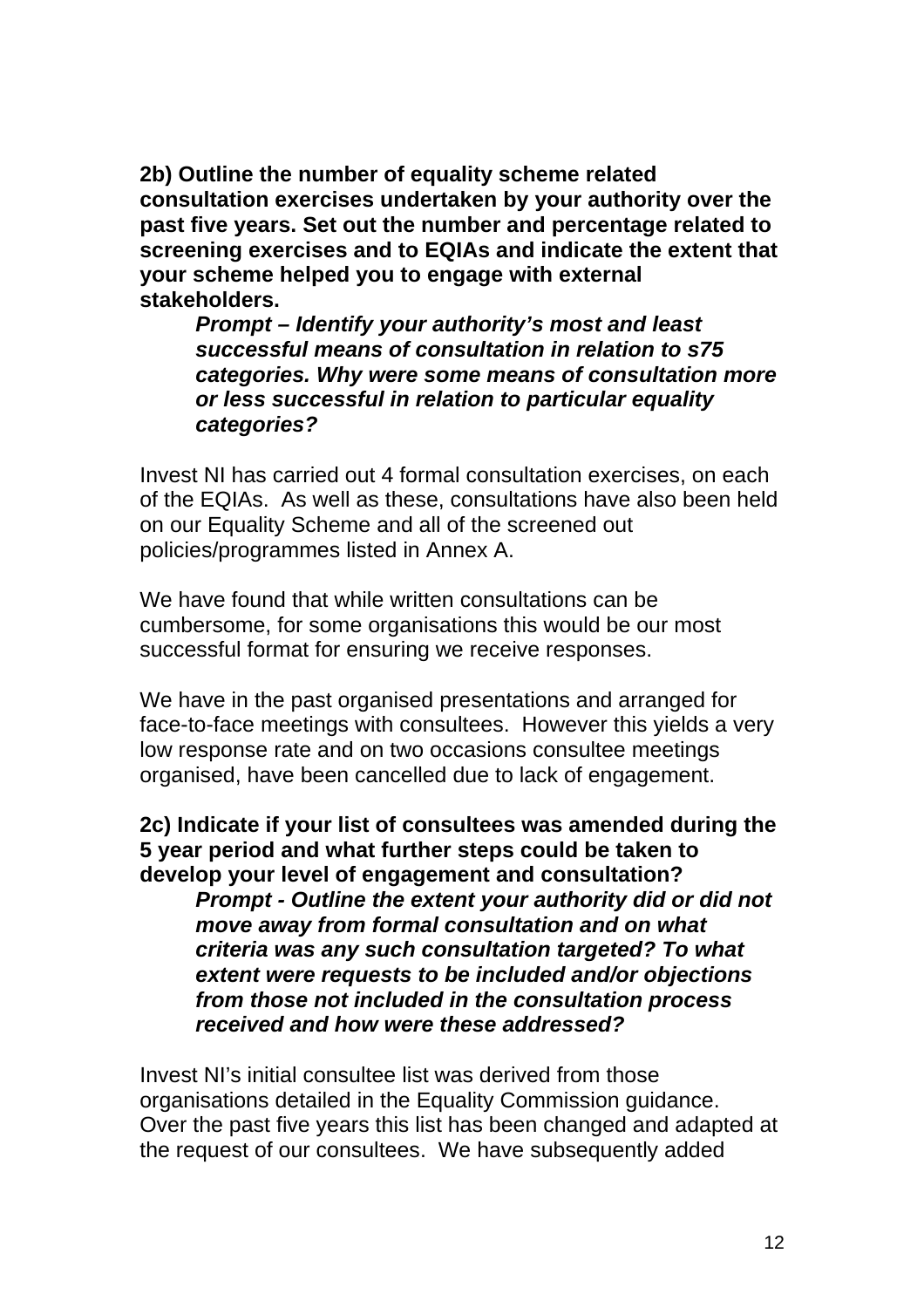interested parties who have provided us with invaluable feedback on our consultations.

As indicated above our consultations primarily focus on written methods. This continues to be the most rewarding mechanism for Invest NI. For future consultations we will review this methodology and change or adapt the approach as required by our consultees.

**2d) To what extent did your authority consult directly with directly affected individuals as well as with representative groups, particularly in relation to young people and those with learning disabilities, and was this sufficient?** 

*Prompt – How effective was your authority at providing feedback to consultees as a result of consultation exercises? What were the lessons learnt in terms of enablers and impediments to consulting directly with affected individuals? What could your authority do in future to provide effective consultee feedback?* 

All of our consultation exercises focus on our consultee list which in the main includes contact details for Section 75 representative groups rather than names of individuals. There has been little direct contact with individuals, however, at each consultation we advertise in the three main Northern Ireland newspapers seeking feedback and responses from the whole community.

In the future we will give consideration to further ways in which we may be able to more effectively engage with specific groupings.

As a rule we provide feedback to all of those who respond to our consultations. The Results Reports on our EQIAs either carry a detailed section on consultee feedback and our response to that or a specific letter is sent to the consultee addressing the feedback they have supplied.

**3. The authority's arrangements for assessing and consulting**  *on* **the impact of policies adopted or proposed to be adopted on the promotion of equality of opportunity.**

**3a) Outline and discuss the number of policies your authority subject to screening over the past five years, setting out the number and percentage of 'policies screened in' on the basis**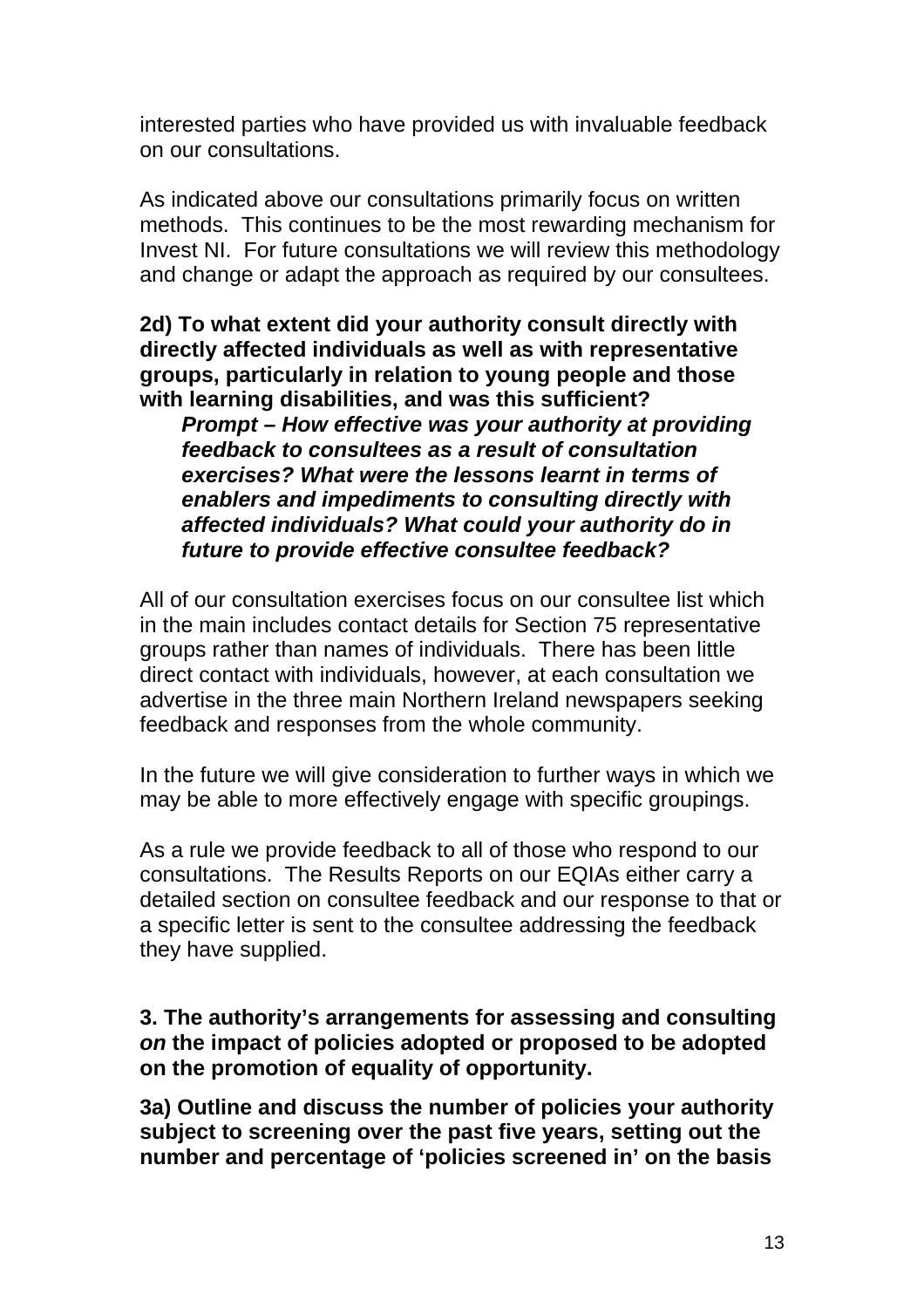**of equality considerations and the percentage 'screened in' on the basis of the good relations duty.** 

*Prompt - What were the lessons learnt in terms of enablers and impediments to screening in terms of, screening criteria and priority factors? Are there any other criteria which could usefully be included? What lessons are there regarding responsibility for screening at regional level and subsequent screening of local policy? What could your authority do in future to ensure effective screening arrangements? Set out in an appendix a list of all policies screened out during scheme implementation.* 

When Invest NI was formed in April 2002 a number of policies and programmes were already carried through the EQIA process by DETI our parent department.

Invest NI then went on to screen in and carry out EQIAs on a number of its programmes and policy areas. All of the programmes falling into the Entrepreneurial Development Team's remit were covered in the Accelerating Entrepreneurship EQIA. All programmes offered to client companies were amalgamated and covered by the Business Development Solutions EQIA and our latest EQIA has been conducted on our Draft Corporate Plan 2008-2011.

All of the above programme and policy areas were screened in and an EQIA carried out on the basis of equality considerations.

A further 76 programmes or policies have been screened out for consultation over the past 5 years and all of these are detailed in Annex A.

The screening form we have developed has been an excellent tool in helping to standardise the screening process and in highlighting programmes/policies which need to go through an EQIA. The Equality Team defer all screening exercises to programme and policy managers while still offering advice and guidance and acting in a monitoring capacity.

A new system has also been developed to enable knowledge management and improve access to the screenings and these are all now held on our intranet pages and broken down by division. This allows Equality Co-ordinators an easy method of checking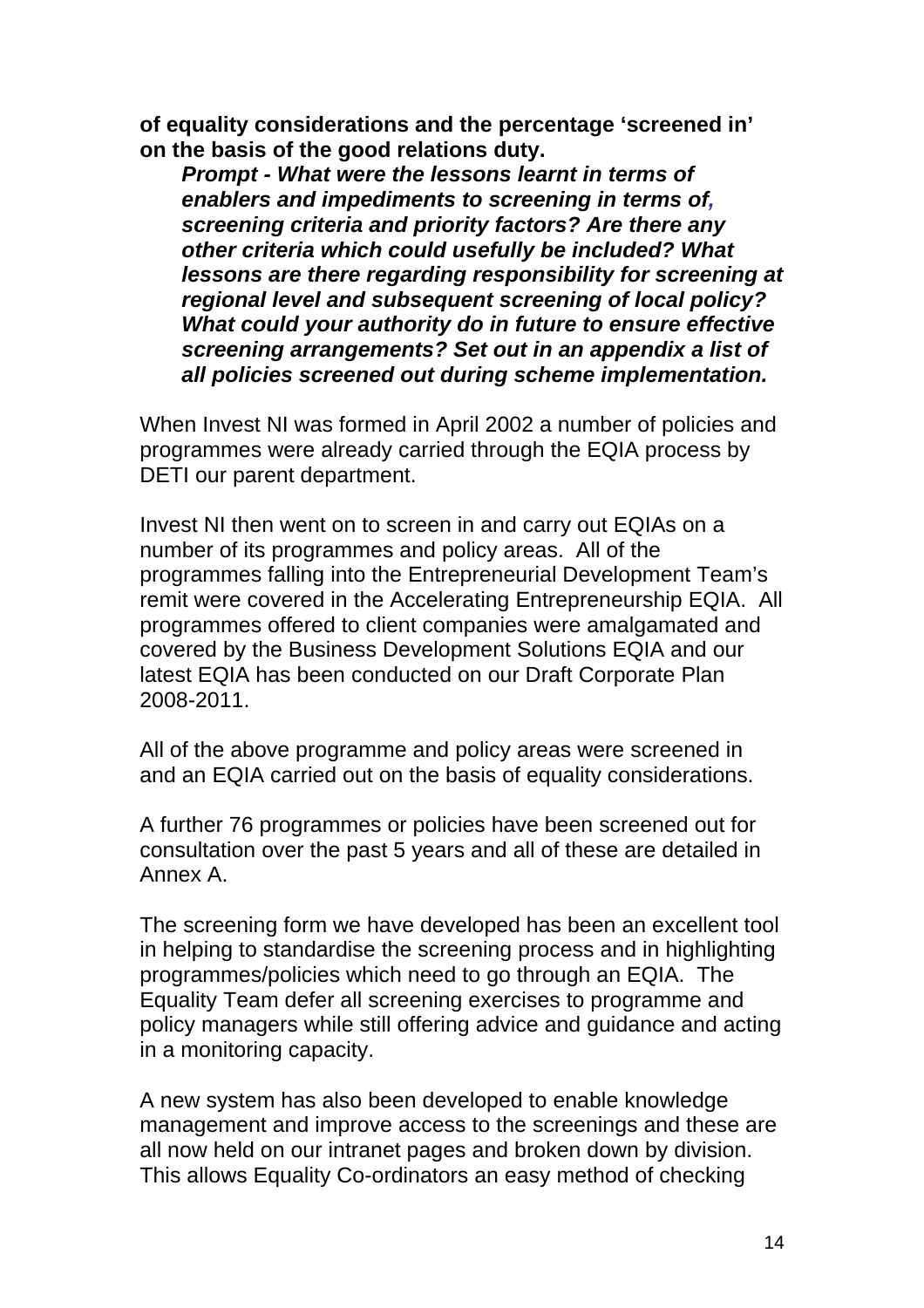and updating relevant screenings. While this system has been embedded throughout the organisation we realise that there will be turnover of staff and Equality Co-ordinators. We therefore hold a screening training session once a year as a means of training new staff and as a refresher course for existing staff.

In terms of impediments to the screening (and EQIA) process, the main difficulty has been accessing appropriate data on all Section 75 categories to support the decision making process. The Equality Commission has been helpful in previous years by supplying monitoring data which they have gathered and which we can apply to some of our client companies.

Going forward however we have put in place our own monitoring strategy, which will, from 2009 onward, provide us with more detailed and specific information with regards to client companies who have received interventions from Invest NI

**3b) To what extent did your authority's consideration of the screening criteria not identify equal opportunity implications on any of s75 categories, but for which consultees then highlighted problems?** 

*Prompt –Identify the extent the collection of quantitative and qualitative data informed screening processes. Outline the extent consultations with representative groups produced data to inform the screening process which was not otherwise available to your authority. Outline any difficulties in identifying policies and equality implications using the definition of policy set out in the Guide to the Statutory Duties.* 

Consultation on screened out policies/programmes has to date produced no negative feedback or data that was not otherwise available to the organisation.

As an organisation we understand that policy as defined by the guidance covers all policies both written and unwritten. The difficulty we would encounter would be at which level to screen – either at a policy level or at a more strategic level.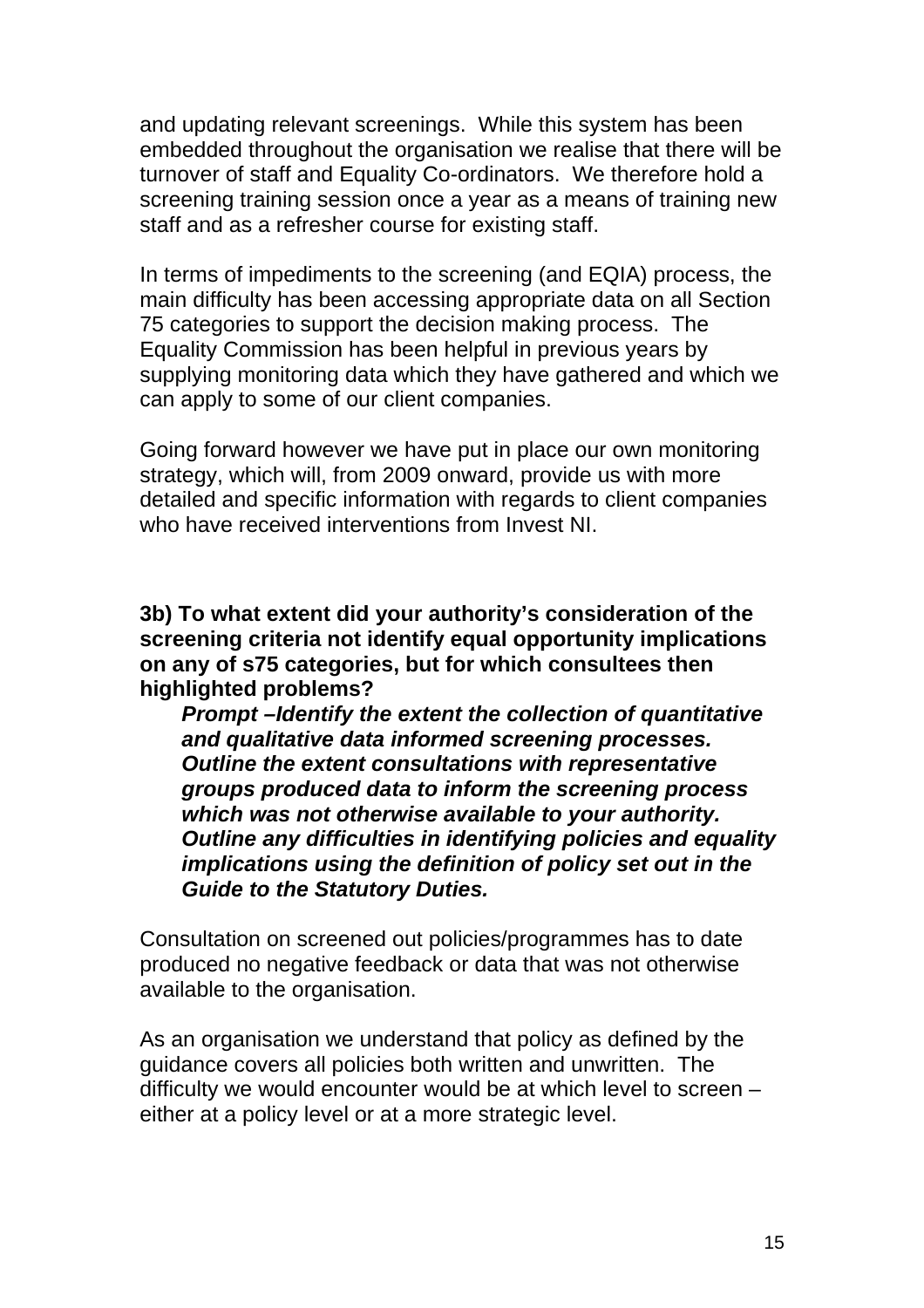Given that this is the case and that our high level strategies have now been subjected to an EQIA process, our operating plans will not be subject to separate scrutiny at this time. In particular the EQIAs conducted on the Corporate Plan, the Accelerating Entrepreneurship Strategy and Business Development Solutions suite of programmes have already addressed both the strategic and operational aspects of Invest NI's work.

Further guidance from the Commission on this aspect of screening and the EQIA process would however be welcome.

**3c) Outline over the past five years how many EQIAs your authority commenced as a result of i) initial screening and ii) as a result of screening new/revised policies subsequently, and discuss the extent that your authority has become more effective at identifying equality of opportunity dimensions in its policies.** 

*Prompt – Were changes made to the screening process? Outline any examples of any changes made to policies to better promote equality of opportunity and/or good relations, rather than to address any perceived differential impact, as a result of screening policies that were 'screened out'?* 

It is important to note that all of Invest NI's policy areas were originally included for Equality Impact Assessment and none were screened out. The majority of Invest NI's programme/policy areas have been equality impact assessed through the implementation of a sustained EQIA programme schedule.

When the organisation was formed in 2002 and the Equality Scheme finalised in 2003, four areas were identified for EQIA as follows:

- Innovation Services
- Existing Client Businesses
- Business Birth Rate Strategy
- Internal Services/HR

Our Recruitment and Selection EQIA fell under internal services, and the Business Birth Rate Strategy (now the Invest NI Accelerating Entrepreneurship Strategy) looked at all of our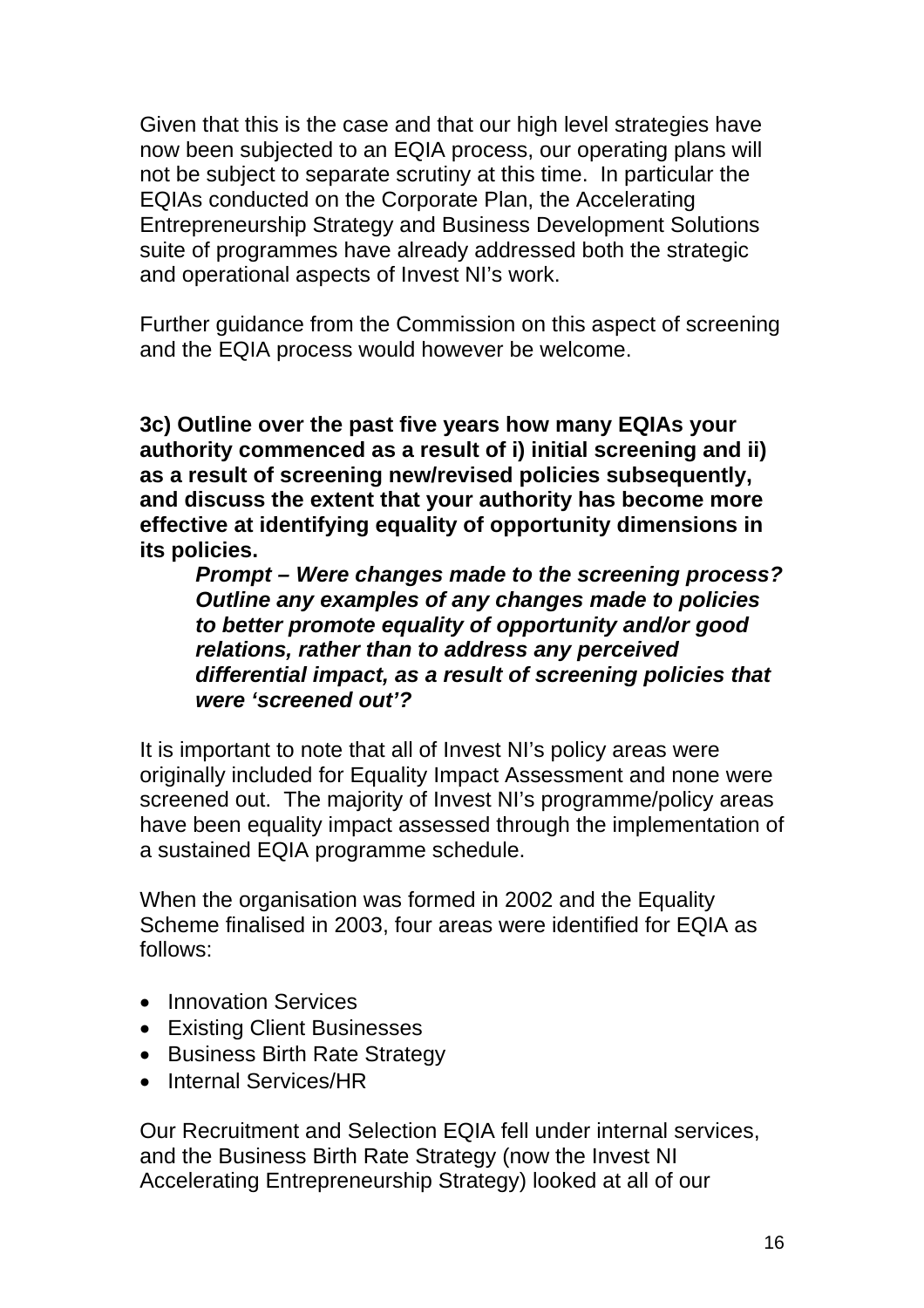entrepreneurial programmes. EQIAs on these two strategies have now been completed. The areas of support for innovation and existing client companies were impact assessed under the Business Development Solutions EQIA.

Recently we conducted an EQIA on our Draft Corporate Plan 2008-2011, was sent out for consultation in January 2008.

Over the past five years we have also adapted and modified our screening forms and the screening process to encourage a more detailed submission, and we have recently added in our commitments under the two new disability duties.

**3d) Outline over the past five year period the percentage of your authority's initial EQIA timetable that reached i) stage 6 of the EQIA process i.e. decision making, and ii) stage 7 of the EQIA process i.e. annual monitoring & publication of results, and indicate the extent that your authority has become more effective at progressing EQIAs.** 

*Prompt – Explain any slippage that occurred and what was done to rectify it. To what extent did you notify representative groups of this slippage and what was their reaction? What were the lessons learnt in terms of enablers and impediments to monitoring EQIAs?* 

At present both our Business Development Solutions EQIA and our Draft Corporate Plan 2008-2011 EQIA are at stage 6 of the process. The Accelerating Entrepreneurship Strategy and Recruitment and Selection EQIAs are at stage 7.

There was slippage in the production of the Business Development Solutions EQIA as this covered such a wide and diverse client offering. The Commission was notified at the time that this would be the case and the EQIA has now been completed. The first report on progress against recommendations will be available in December 2008.

In the coming months we will be looking at continuing work on our Communications and Access EQIA.

There has been a myriad of lessons learnt in terms of monitoring for EQIAs and the organisation has put in place a robust process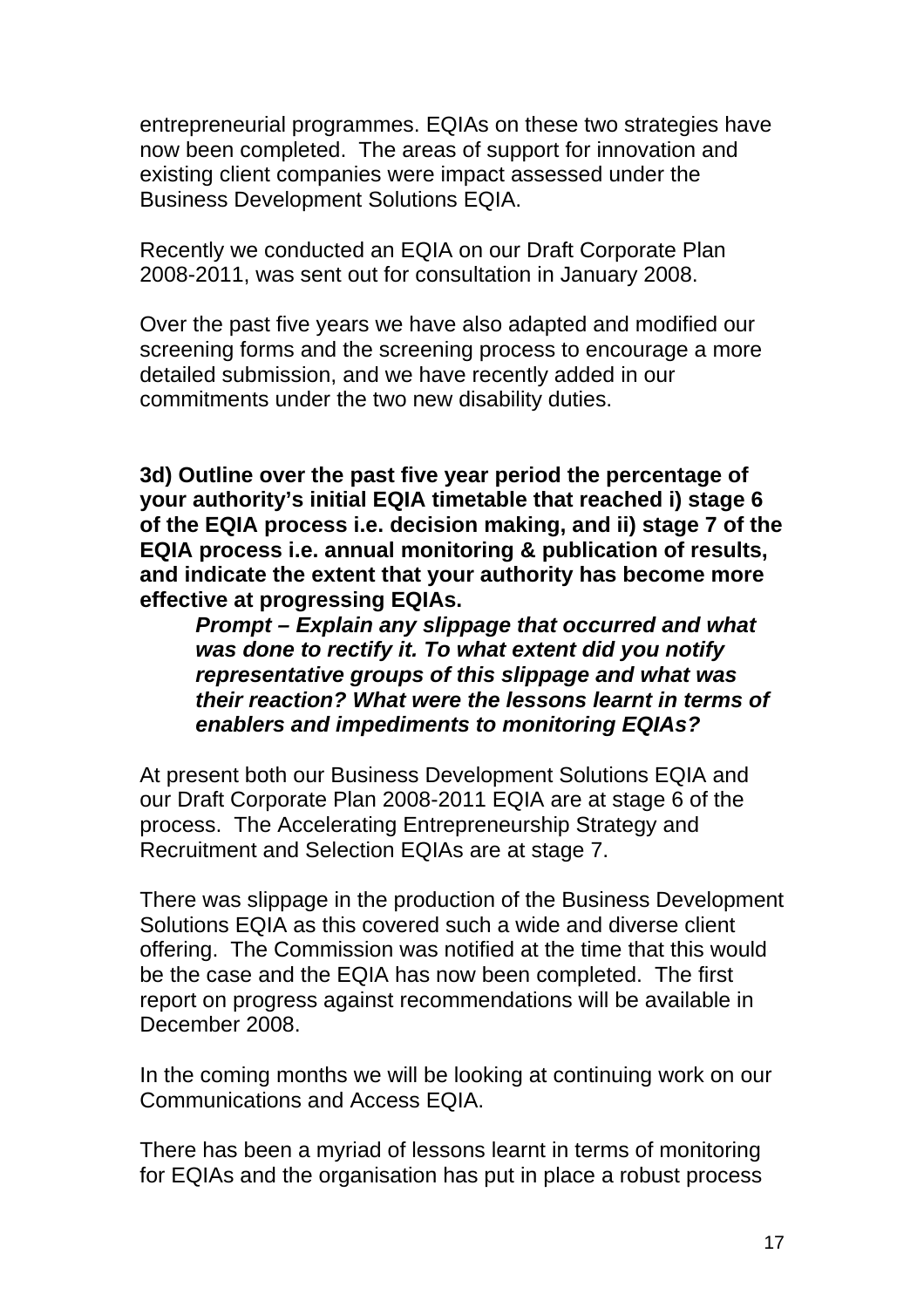for carrying out reports on progress against recommendations. While there is sound monitoring evidence in place for internal employees and for some of the entrepreneurial programmes we are currently putting in place a specific strategy for collating information on client companies, who receive interventions. This will further enhance the monitoring process.

**4. The authority's arrangements for monitoring any adverse impact of policies adopted by the authority on the promotion of equality of opportunity.** 

**4a) To what extent were sufficient arrangements put in place to collect data relating to the nine equality categories to monitor the impact of policies and what could your authority do in future to develop monitoring arrangements?** 

*Prompt - What were the lessons learnt in terms of enablers and impediments to monitoring and developing new/additional quantitative data over the past five years? Did your authority consult its own employees or collaborate with other authorities to collect data? Did your authority engage with representative groups to develop monitoring arrangements?* 

#### **Internal Staff Monitoring**

With regards to internal monitoring of staff on the Section 75 categories our Human Resources Department has conducted monitoring in line with the Fair Employment and Treatment Order requirements. This process has now been revised and the monitoring questionnaire will be extended to cover all nine of the Section 75 categories.

### **Client Monitoring**

In previous years the organisation conducted employment monitoring which tracked the organisation's impact on employment in disadvantaged areas via questionnaires issued to client companies post-receipt of financial assistance. This covered 7 of the 9 Section 75 categories (excluding political opinion and sexual orientation). Return on this monitoring was not extensive and is now under review.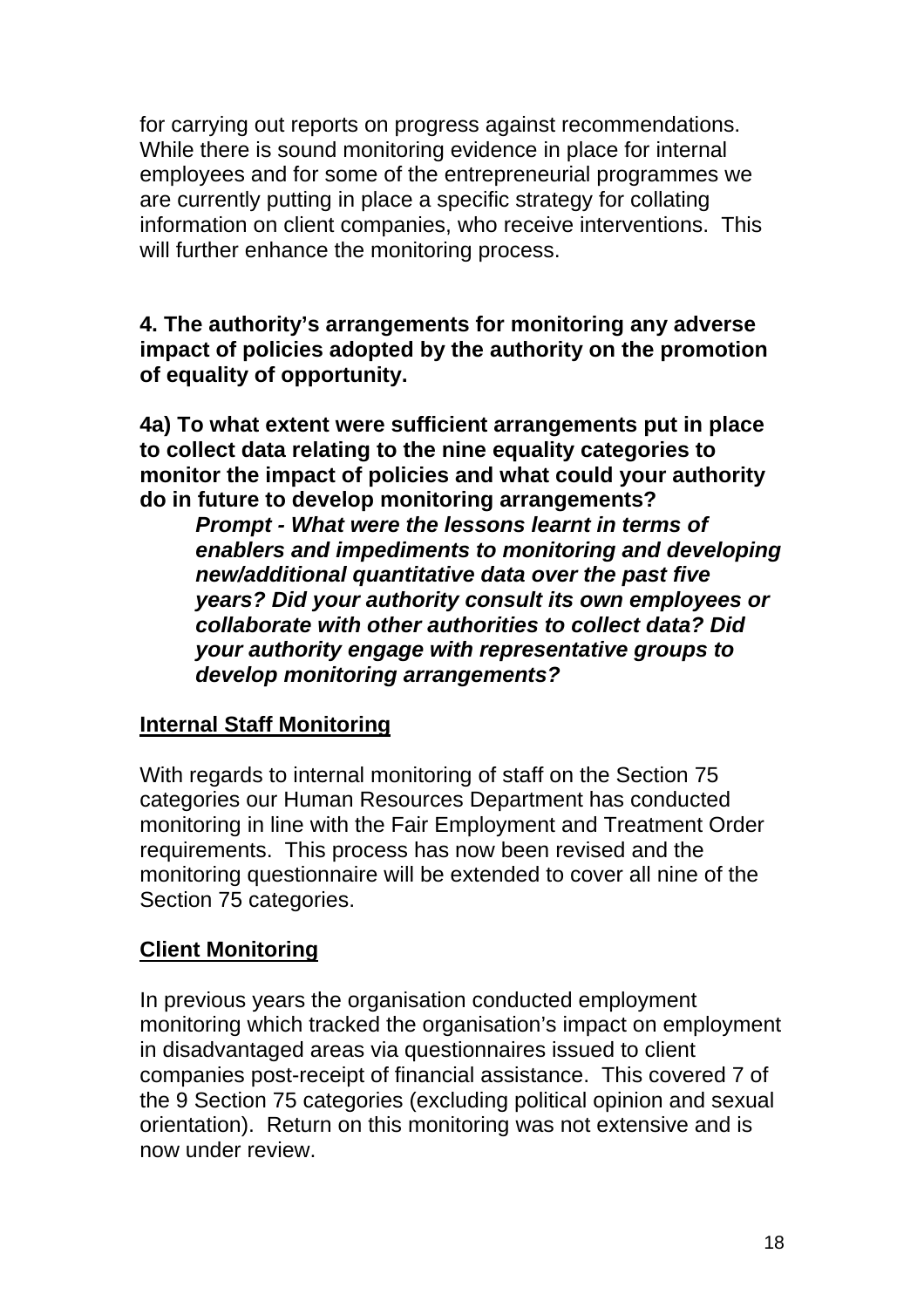The organisation has subsequently obtained monitoring information from the Commission which it related back to client companies and successfully used as evidence in EQIAs. However this monitoring merely reflected a portion of our client base and was only detailed in terms of religious background.

Invest NI has now put in place a new client contact management system and a monitoring strategy has been developed to enable collection of four of the nine Section 75 categories, collated for client companies receiving an intervention. This will further enhance our ability to monitor and should produce results in 2009.

**5. The authority's arrangements for publishing the results of equality impact assessments and of monitoring any adverse impact of policies adopted by the authority on the promotion of equality of opportunity.**

**5a) Indicate the number of reports published outlining the results of EQIAs and monitoring over the past five years, and outline what your authority could do in future in relation to improving the publication of EQIA results and monitoring.**  *Prompt – Identify the number of reports that were provided in alternative formats. What were the lessons learnt in terms of enablers and impediments to publishing the results of EQIAs and monitoring?* 

All four of our completed EQIAs have been produced and published in accordance with guidance given by the Equality Commission. We produced our third progress report against recommendations on our Recruitment and Selection EQIA in August 2008. Our second progress report on our Accelerating Entrepreneurship EQIA recommendations was produced in July 2008 and our first report against recommendations contained in the Business Development Solutions EQIA will be due in December 2008 (see Annex B for full details).

Only one of our screening consultations has been requested in large print, although we make clear that publications produced are available in other formats on request. The only other requests we have received were for general corporate documentation in alternative formats.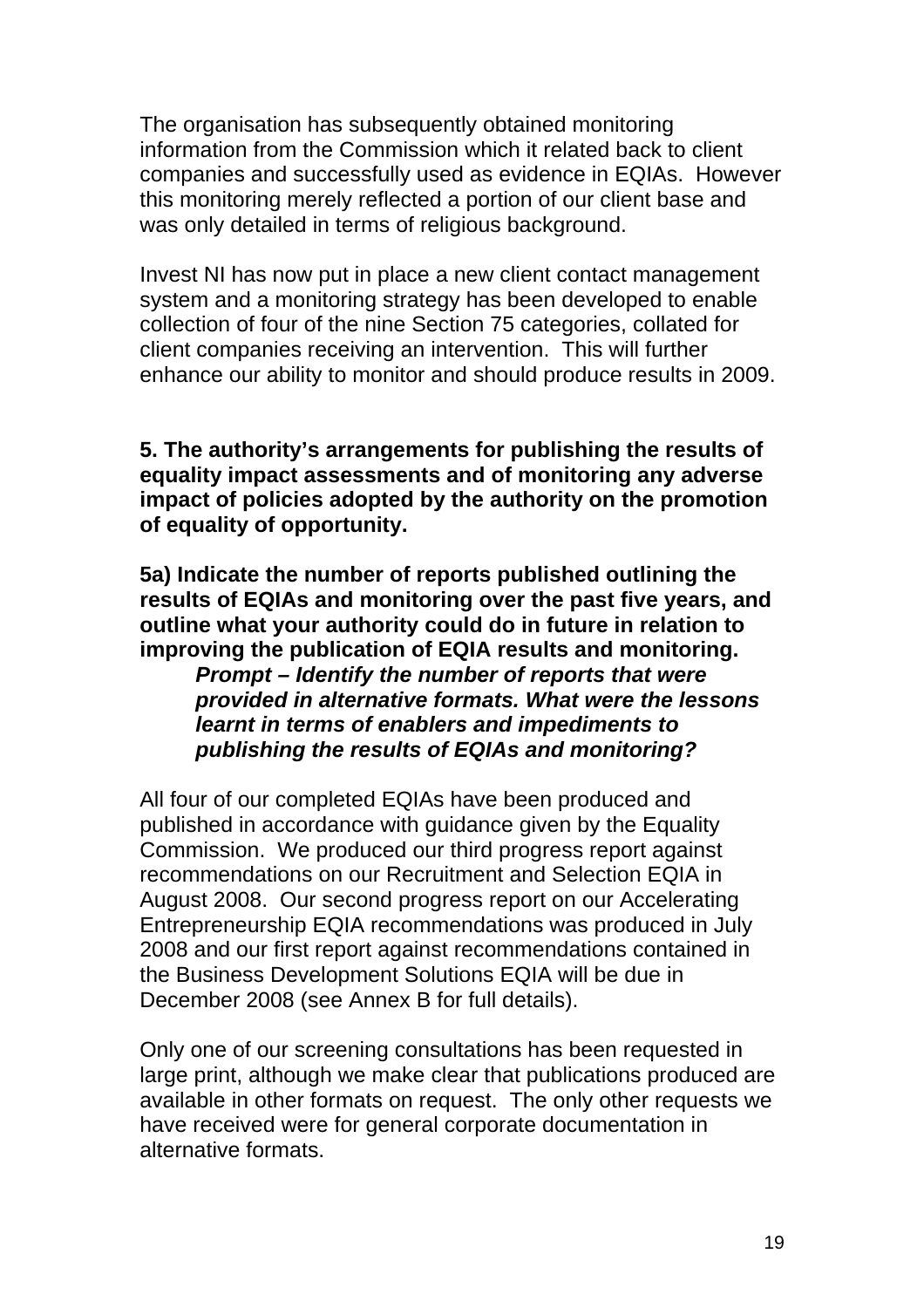An enabler in producing EQIAs and conducting monitoring on progress has been the placement of an Equality Co-ordinator in each division. This has helped immensely in giving a point of contact who co-ordinates with the equality team and who is also versed in the work of the division.

**6. A commitment that in making any decision with respect to a policy adopted or proposed to be adopted by it, that the public authority shall take into account any equality impact assessment and consultation carried out in relation to the policy.** 

**6a) In terms of the number of EQIAs that reached stage 6 i.e. decision making to what extent were mitigation measures and alternative policies adopted?** 

*Prompt - Outline the extent to which your authority produced EQIAs that did not identify adverse impact on any of s75 categories, but which consultees then gave an indication of adverse impact of s75 category and/or proposed mitigation measures or alternative policies.* 

Regarding the EQIAs Invest NI carried out on its Recruitment and Selection Policy, Accelerating Entrepreneurship Strategy and Business Development Solutions Programmes, the organisation received a number of responses. None of the comments, however, identified significant adverse equality impacts.

Comments were received on our Draft Corporate Plan 2008-2011 with regards to there being an absence of a gender perspective in the plan. This has now been amended accordingly.

Comment was also made that specific women's initiatives should be detailed in the Corporate Plan. Given the strategic nature of the plan though this would not have been viable and this level of detail will instead be provided in Invest NI's operating plan.

**6b) To what extent did consideration of EQIAs and consultations contribute to a change in policy, as opposed to policy decisions which would probably have been made in any event by your authority?**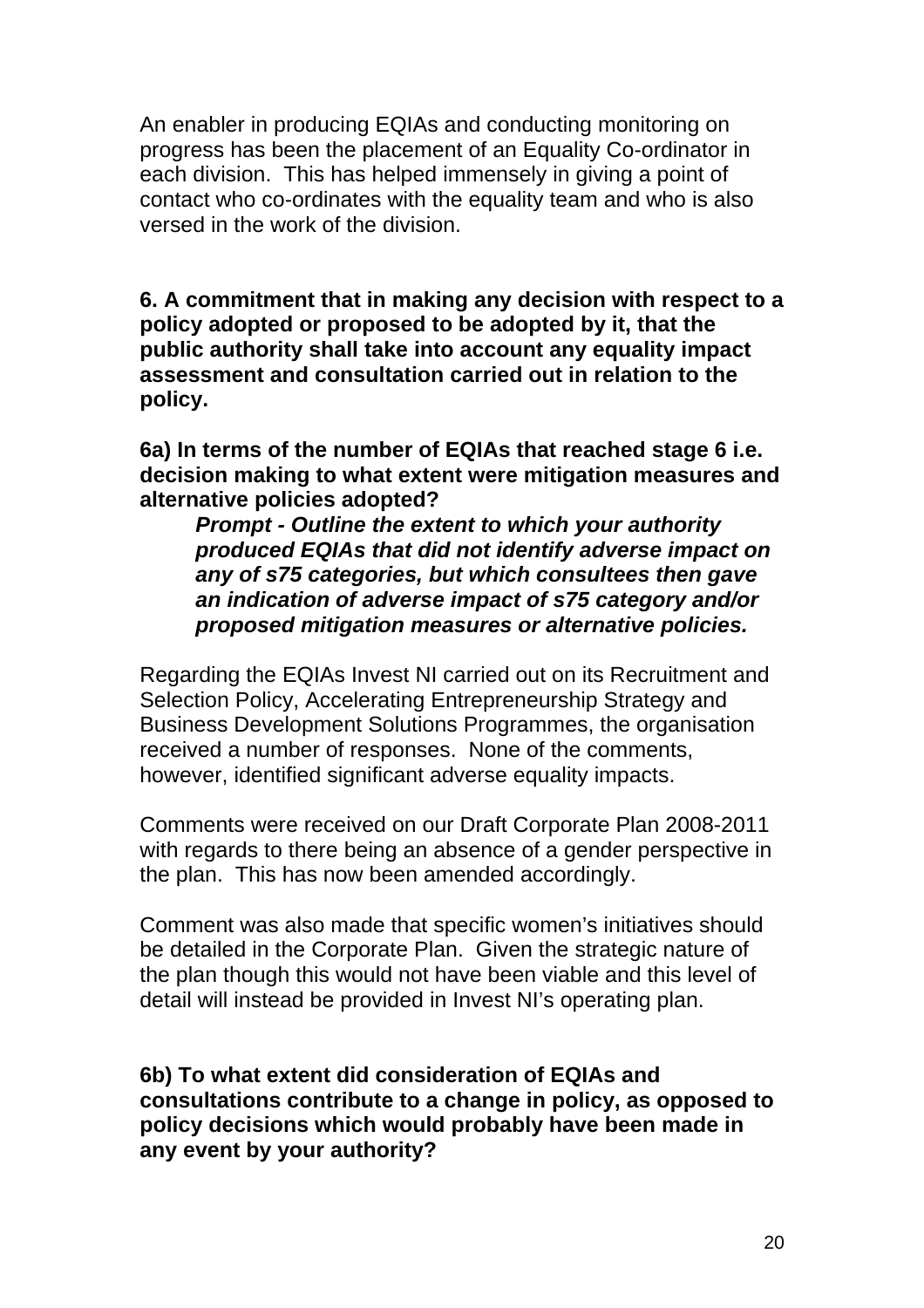*Prompt - Set out any key examples. What were the lessons learnt in terms of enablers and impediments to making a decision and taking into account an EQIA and consultation? What could your authority do in future to ensure decision making effectively takes these issues into account?* 

None of the policies which underwent EQIA were significantly changed as a consequence of comments received during the assessment and consultation process with the exception of the Corporate Plan 2008-2011. This has now been amended to include more of a gender perspective.

With regards to the other EQIAs which have been conducted we have made some adjustments to the delivery of policies and programmes after receiving advice from Section 75 groups.

These changes have in the main been around accessibility of information. For example we now have a procedure in place to ensure all staff are aware of job vacancies and we have a link on the Employers' Forum for Disability website to make job vacancies more accessible for this Section 75 grouping.

#### **7. The authority's arrangements for training staff on issues relevant to the duties.**

**7a) To what extent were sufficient arrangements put in place to develop and deliver a training programme in accordance with scheme commitments?** 

*Prompt - Was the training programme focused on the initial period of scheme implementation or did it effectively cover all five years? To what extent were outside trainers from representative groups used in designing or delivering training? Was focused training for staff in management and roles associated with aspects of scheme implementation provided on an ongoing basis?* 

When Invest NI was first formed the Section 75 agenda was incorporated into overall induction training which all members of staff completed within one month of joining the organisation. This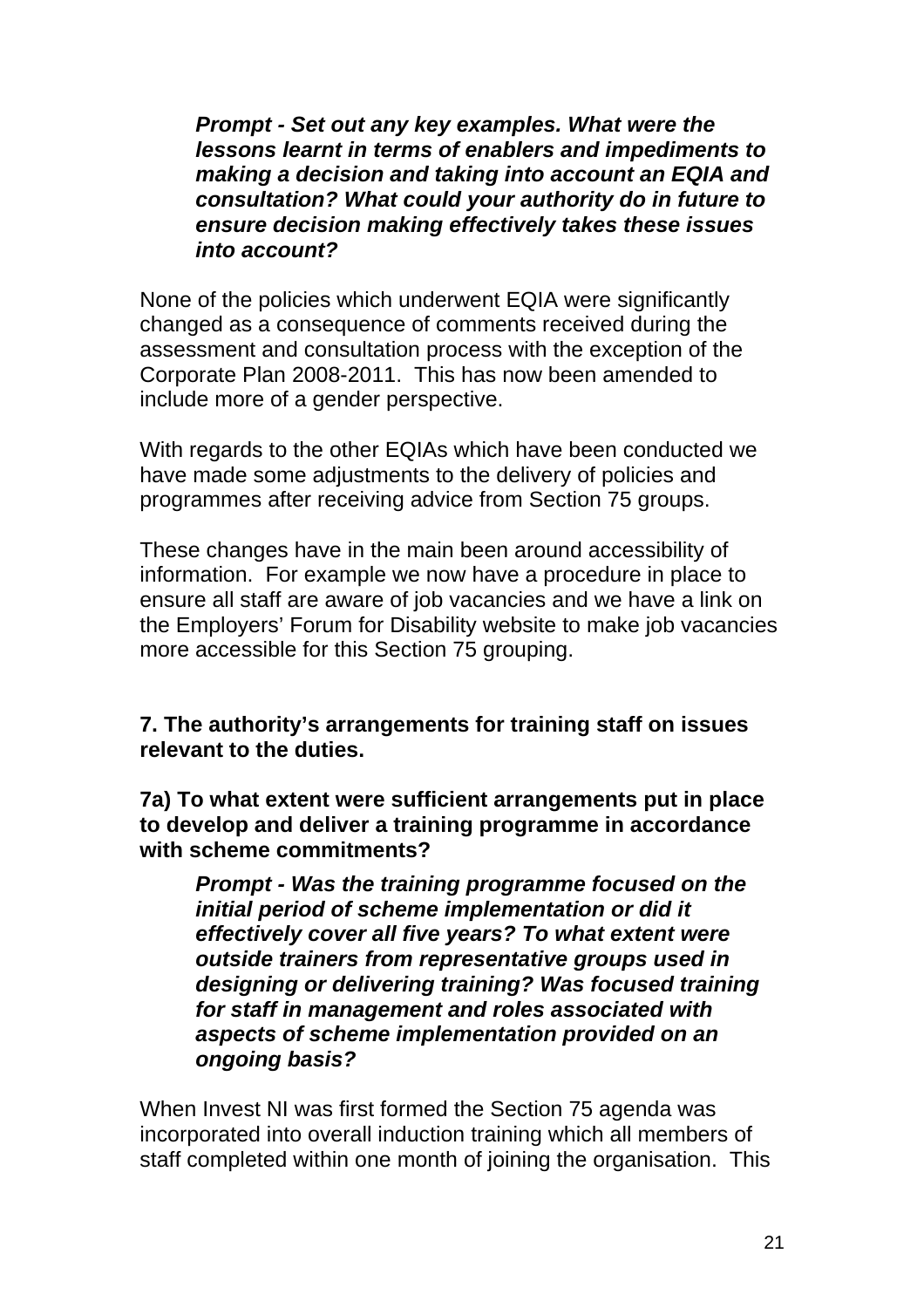was consolidated in the following year with regular updates communicated to all staff on Section 75 issues. A training needs analysis was then undertaken and as a result, targeted training was provided to senior management and appointed Equality Coordinators. Targeted training on equality screening was also conducted with the relevant staff.

In 2005/2006 the equality unit, in conjunction with Human Resources, set up a training package named "It Isn't Fair Training". This training was mandatory for all staff and included Section 75, Equality and Diversity training. As new cohorts of staff were recruited to Invest NI they also enrolled to receive this training. This is now fully imbedded in our induction process.

The appointed Equality Co-ordinators undergo refresher training once a year to enable them to fully support colleagues as they carry out screening exercises and EQIAs.

In the past year the entire organisation has also undergone Disability Awareness training and as with the "It Isn't Fair Training" this is rolled out to all new staff coming into Invest NI to ensure they are fully aware of our obligations and commitments in this area.

As a result of implementing our Disability Action Plan, we are considering providing sign language training for individuals within the organisation and more focused practical training on disability for our client facing staff.

**7b) Have all staff received awareness training and what could your authority do in future to deliver an effective training programme?** 

*Prompt – Does the authority have evidence that over the past five years staff understood their role in implementing the scheme? What were the lessons learnt in terms of enablers and impediments to communication and training?* 

Invest NI has ensured that Section 75 awareness training and Disability Awareness training have been available to all new and existing staff.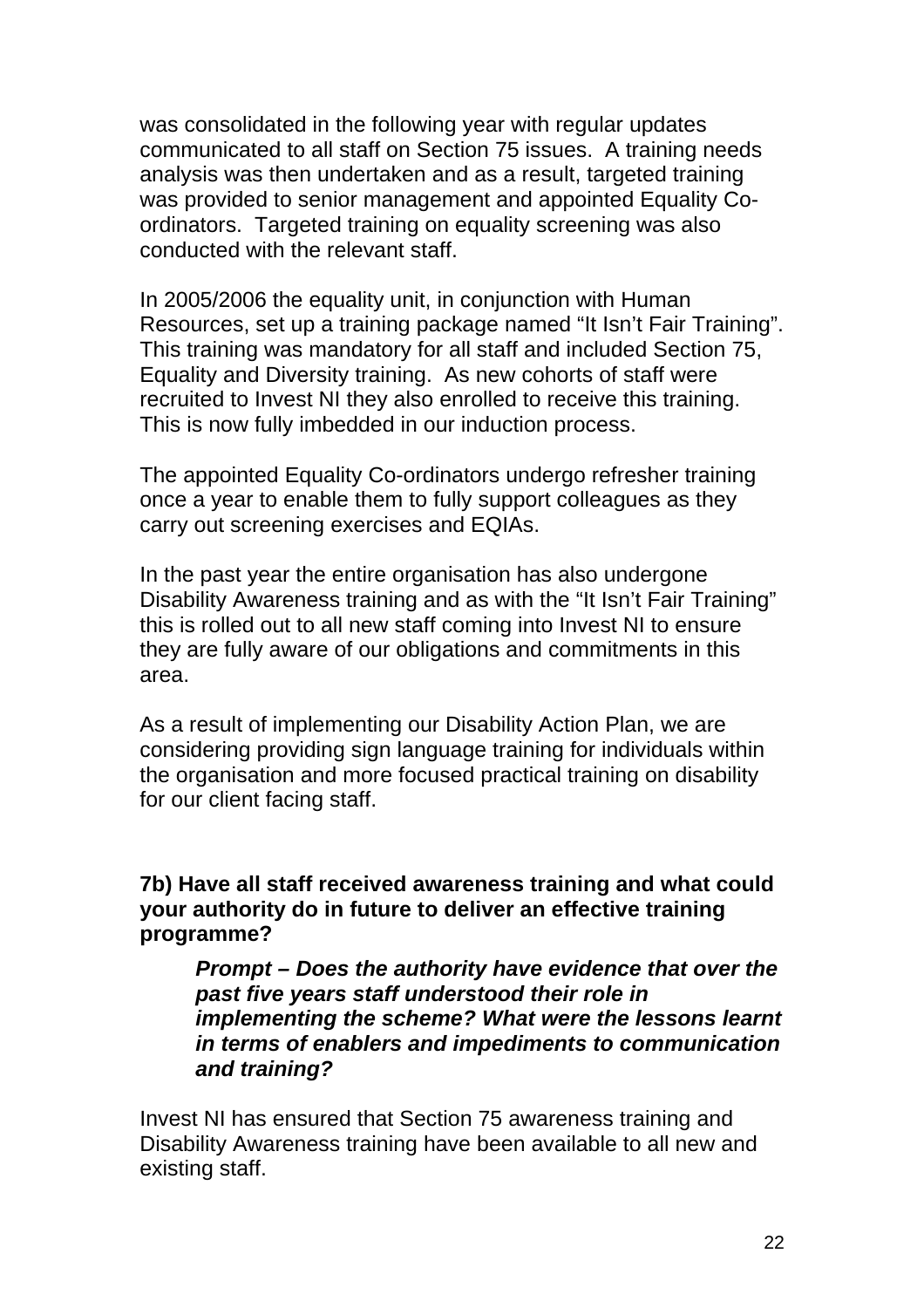In addition the Equality Co-ordinators will continue to receive specialist and refresher training to enable them to more fully guide colleagues in their statutory duties.

Current training courses running for new and existing managers in conjunction with "Business in the Community" and the "Institute of Leadership and Management", also contain training on diversity and its importance in the workplace.

Training has been supplemented by regular information briefings on our EQIAs, screenings, Disability Action Plan and Good Relations duties all of which have helped to raise general equality of opportunity awareness throughout the organisation.

Members of the Equality and Human Resources teams have also undertaken Equality Commission training as well as more specialist courses.

**8. The authority's arrangements for ensuring and assessing public access to information and to services provided by the authority.** 

**8a) To what extent were sufficient arrangements put in place to ensure and assess public access to information and to services provided by the authority?** 

*Prompt - Was an audit of information provision undertaken? To what extent did you provide accessible formats without specific requests? What were the lessons learnt in terms of enablers and impediments to ensuring and assessing public access to information and to services? What could your authority do in future to ensure equality of opportunity in public access to information and to services?* 

In accordance with the good practice guidance produced by OFMDFM, Invest NI developed its "Making Information More Accessible" guidelines document in 2004. This document was distributed throughout the organisation and brought to the attention of the corporate communications team who publish all corporate documentation. The guidelines were also published on our intranet site to make them easily accessible at any time to all staff.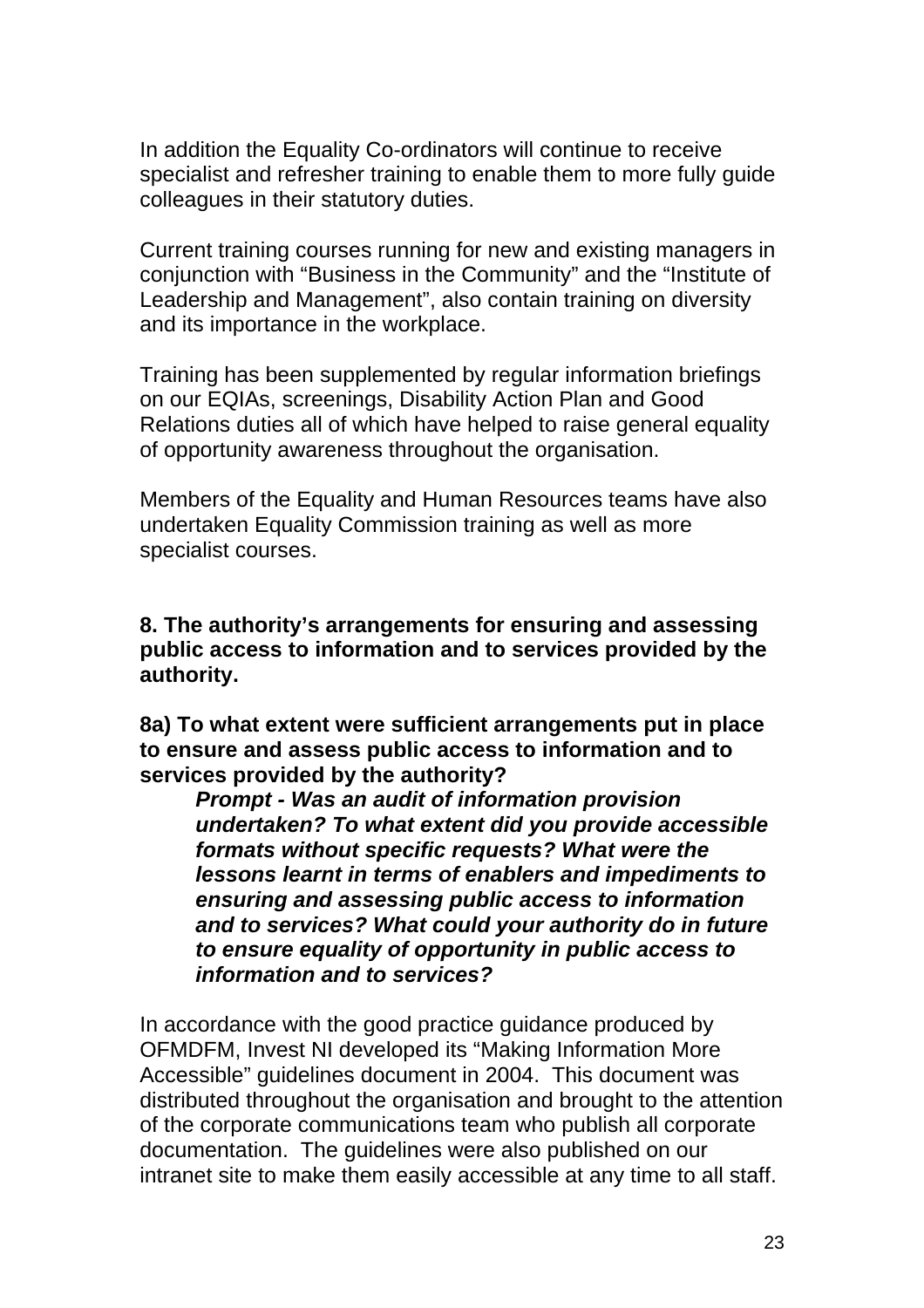The equality team led this project, working closely with Invest NI's Communications team. In parallel to the development of these guidelines, the equality team continued to advise individual teams on event management; sponsorship agreements; translations and corporate communications in relation to access issues. As part of these guidelines a system was put in place to formally monitor requests for alternative formats.

In March 2005 Invest NI also met with representatives from the Employers Forum on Disability. The meeting involved ways to explore how we might promote their message and services and as a result, we agreed to send out information packs on their behalf to all attendees at Invest NI People Excellence "Employment Law" workshops.

We also state on all of our publications that we will make them available in alternative formats including Braille, disk and audio cassette, and in minority languages to meet the needs of those who are not fluent in English. However the provision of information in advance in accessible formats can pose problems over cost and timing. Generally, therefore, accessible formats are provided on request.

In past years we have had requests for documents in Braille, audio cassette and in large print which we have provided promptly and free of charge. Signers are also made available for corporate events if requested.

Our building has been built to specific disability regulations and we worked in conjunction with a member of Disability Action to improve upon legislative requirements to ensure we have a fully accessible building and working environment.

Invest NI has also taken onboard feedback from our consultation on our Disability Action Plan. This has led to the organisation placing a link on the Employers Forum for Disability website which advertises job vacancies within Invest NI.

While our website currently meets "single A" accessibility guidelines we have made the commitment through our Disability Action Plan that we will be working to improve upon this in the forthcoming year.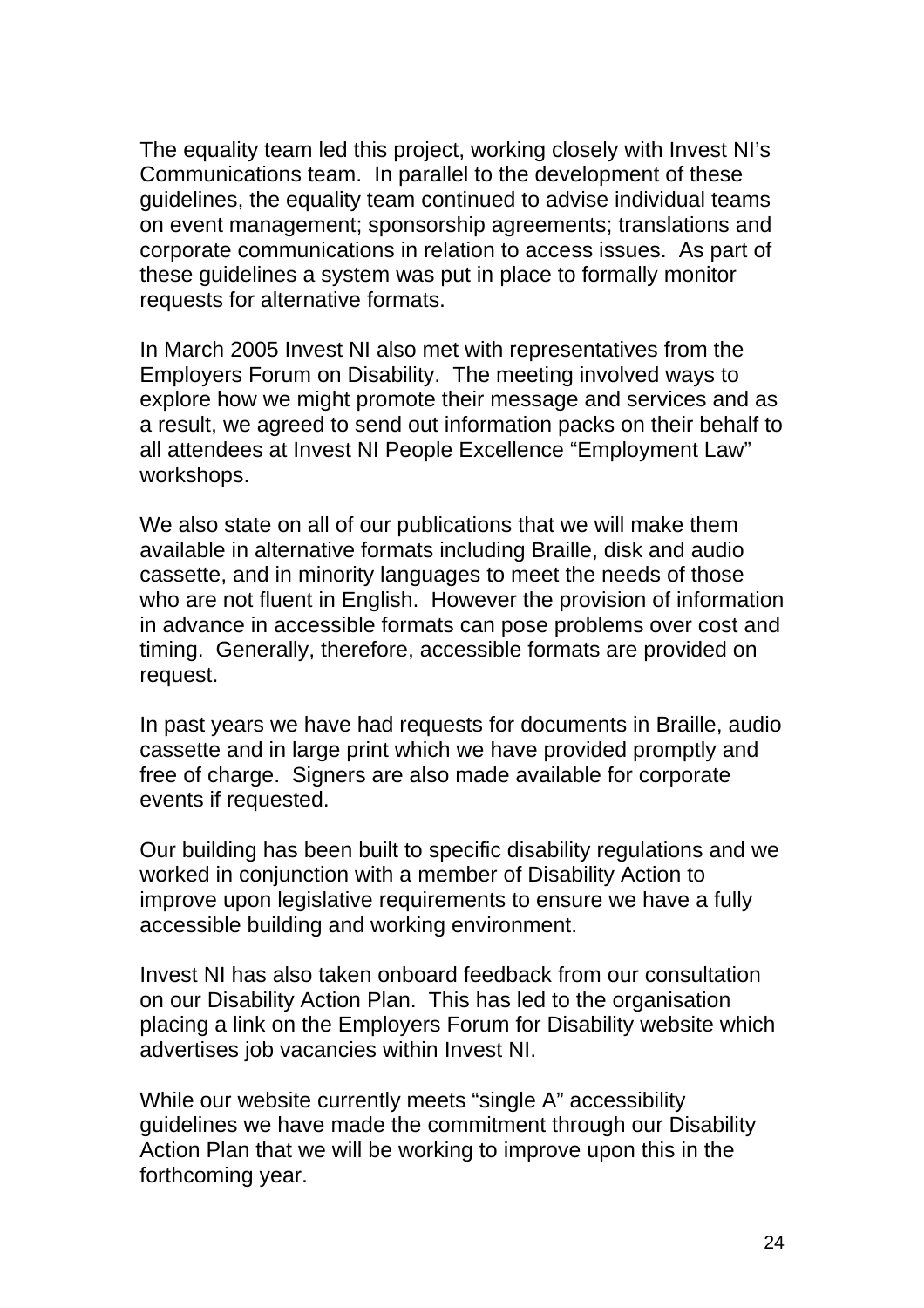Also as a result of our Disability Action Plan we have met with Disability Action over the past year to discuss accessibility to our organisation and we will be implementing the outcomes of this meeting over the forthcoming year.

We will also be undertaking a Communications and Access EQIA within the next year to look at just how accessible our organisation is and to get feedback on this from the public and the Section 75 representative groups. This will help to properly inform any changes we need to make going forward.

**9. The authority's timetable for measures proposed in the scheme.** 

**9a) Outline the extent to which measures set out in the original timetable have been implemented. Any detailed information should be included as an appendix to the report.** 

*Prompt – Update any progress previously reported as underway or delayed. Has a mechanism been developed to report by exception i.e. on specific issues that have not been progressed?* 

The timetable which was proposed in Invest NI's Equality Scheme has largely been adhered to, although some slippage and adjustment has occurred with regards to the EQIA timetable.

In the main this was in regards to the publication of the BDS EQIA. This EQIA took longer to complete than expected due to the fact that it was a highly comprehensive assessment of all of Invest NI's intervention programmes for existing businesses. The Equality Commission's Statutory Duty Unit was made aware of this and was understanding of the complexities and the vast amount of information to be analysed.

We have also recently deferred the commencement of the Communications and Access EQIA for a few months. From a strategic perspective, we feel that this delay is necessary in order to allow the Corporate Plan sufficient time to become embedded before undertaking an Equality Impact Assessment of this aspect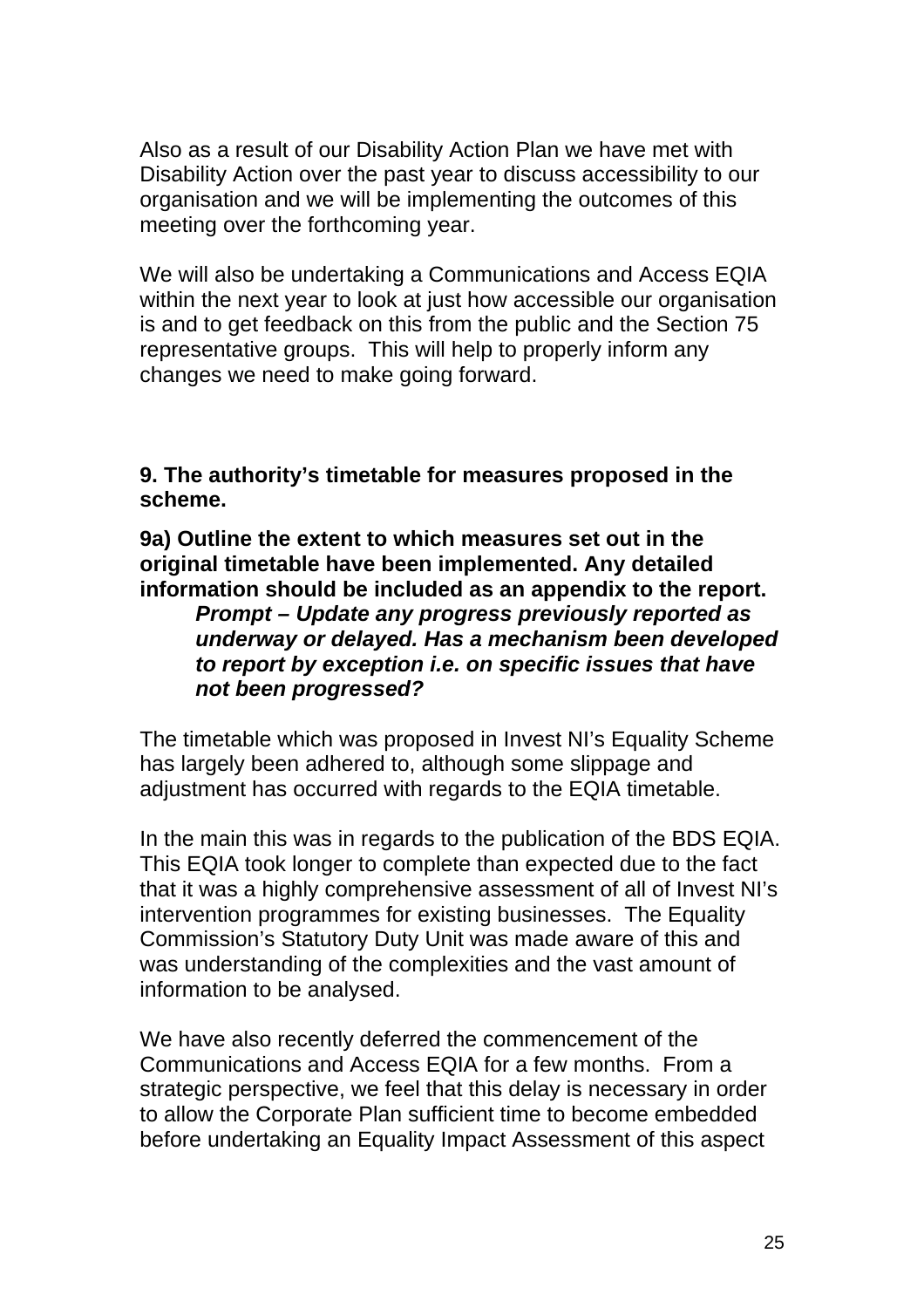of our business. We anticipate that this EQIA will now be carried out during 2009.

**9b) If your authority was to be reconstituted in the next five years what would be the main scheme actions/equality considerations that an incoming authority should address? Any detailed information should be included as an appendix to the report.** 

#### *Prompt – Outline what arrangements could be put in place to transfer equality scheme knowledge.*

The Invest NI Equality Unit has a full set of procedural documents in place along with timetables detailing Equality Scheme progress requirements over the forthcoming years.

All past and current publications are also kept in an easily accessible electronic filing system to enable knowledge management throughout the organisation. All of these measures will ensure sound Equality Scheme knowledge transfer should the need arise in the future.

#### **10. Details of how the scheme will be published.**

#### **10a) Were scheme commitments in this section delivered and what evidence supports this view?**

Commitments given in Invest NI's first and revised Equality Schemes regarding publication have been delivered. The finalised Scheme was made available to all internal staff members; it was placed on the organisation's website and is available in alternative formats on request.

Advertisements were placed in the press and copies of the documentation for consultation were sent out directly to all those listed in Invest NI's Equality Scheme. This process is also followed for all EQIA and screening consultations.

#### **11. The authority's arrangements for dealing with complaints arising from a failure to comply with the scheme.**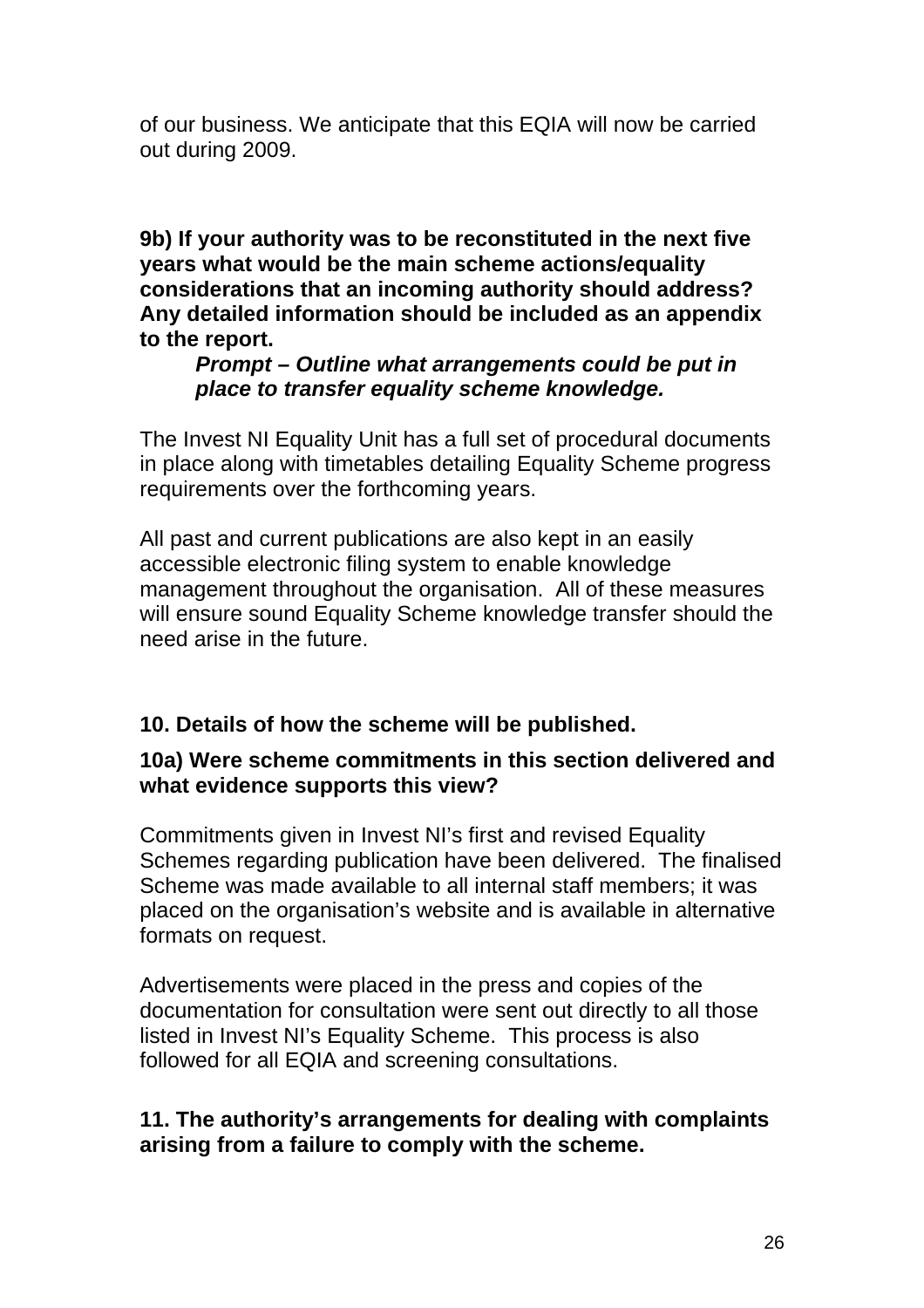**11a) Outline the number and nature of complaints received by your authority, and what your authority could do in future to develop its complaints handling process and learn from complaints.** 

*Prompt – Outline the nature of complaints and scheme element e.g. screening, consultation. What effect did complaints have on the operation of your scheme?* 

Complaints received in relation to Section 75 issues are investigated in line with the Invest NI Customer Feedback Procedure. Under this procedure the complainant receives a reply within 4 weeks of submitting the complaint. Issues arising are fully investigated.

The following 4 complaints have been raised against Invest NI in the past five years.

### • **Mr Hussein Jabbar Kadhum v Invest NI**

The complainant alleged discrimination on the grounds of race and/or religious belief/political opinion in relation to an Invest NI Smart award. The case was heard in The County Court in February 2005. On 11<sup>th</sup> November 2005 the Court's decision was heard and a decision given against Invest NI. The plaintiff was awarded the sum of £12,630.30 from Invest NI.

### • **Daily Ireland Ltd v Invest NI**

In this case the complainant served Invest NI with a "Complaint of Unlawful discrimination by the Daily Ireland Ltd" who were part of the Andersonstown News Group. The case was scheduled to be heard in April 2008 however the complainant withdrew the complaint.

### • **'A' vs. Invest NI**

The Claimant, an Administrative Officer in Invest NI, made a complaint to the Industrial Tribunal alleging bullying and harassment on the grounds of her sexual orientation.

On settlement of the case in February 2007, Invest NI agreed to pay the Claimant £12,500 without admission of liability. Invest NI reaffirmed its commitment to the principle of equality of opportunity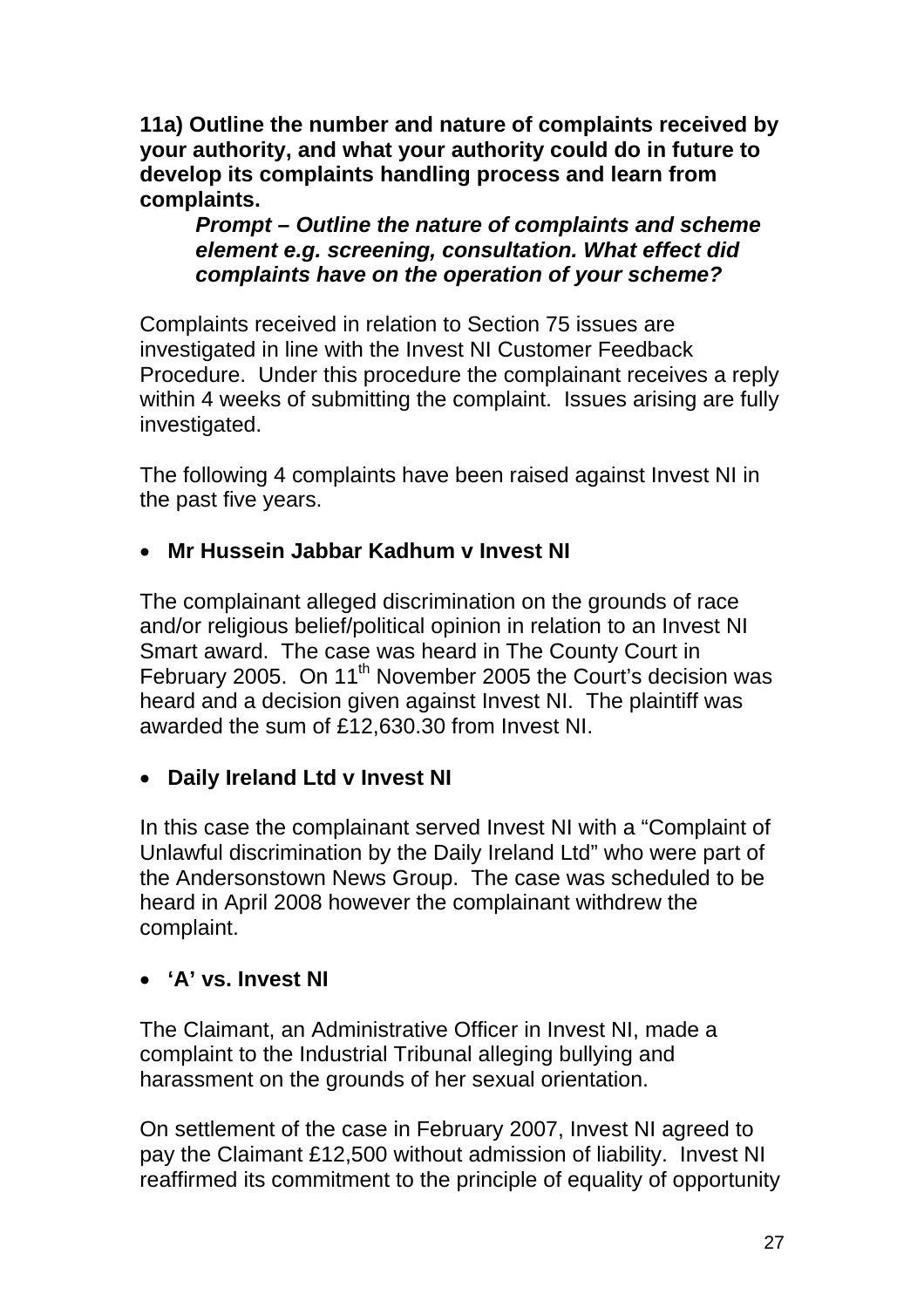in the workplace and agreed to liaise with the Equality Commission to review its equal opportunities policies and procedures, to communicate these to its staff and to provide training for staff as recommended by the Commission.

## • **Thompson vs. Maybin, Oliver Corr and Invest NI**

The Claimant in this case was an employee of Maybin Security Ltd who was deployed at Invest NI's site at Lisburn. He alleged unfair dismissal and discrimination on grounds of his disability. His original complaint was against Maybin Security Ltd, but he subsequently moved to join Invest NI and its Premises Officer at Lisburn, Oliver Corr, in the case.

The case was settled in April 2008 on terms which are confidential between the parties.

**12. A commitment to conducting a review of the scheme within five years of its submission to the Equality Commission and to forwarding a report of this review to the Equality Commission.** 

#### **12a) What has been your authority's experience of conducting this review? To what extent has the Commission's guidance been useful in undertaking the review?**

The review has proven to be a timely opportunity to reflect on progress and to identify the areas which still need to be addressed.

We have notified all internal staff and those groups on our consultees list that our Equality Scheme is coming to the end of its lifecycle. Any relevant feedback has also been requested. After our twelve week consultation period we received no negative feedback, some acknowledgements of receipt and a number of positive comments.

However going forward we will be concentrating on embedding Section 75 monitoring throughout the organisation and looking more closely at how accessible we are to all of the Section 75 groupings. We will also hope to update our own Good Relations Strategy and raise further awareness of this throughout Invest NI.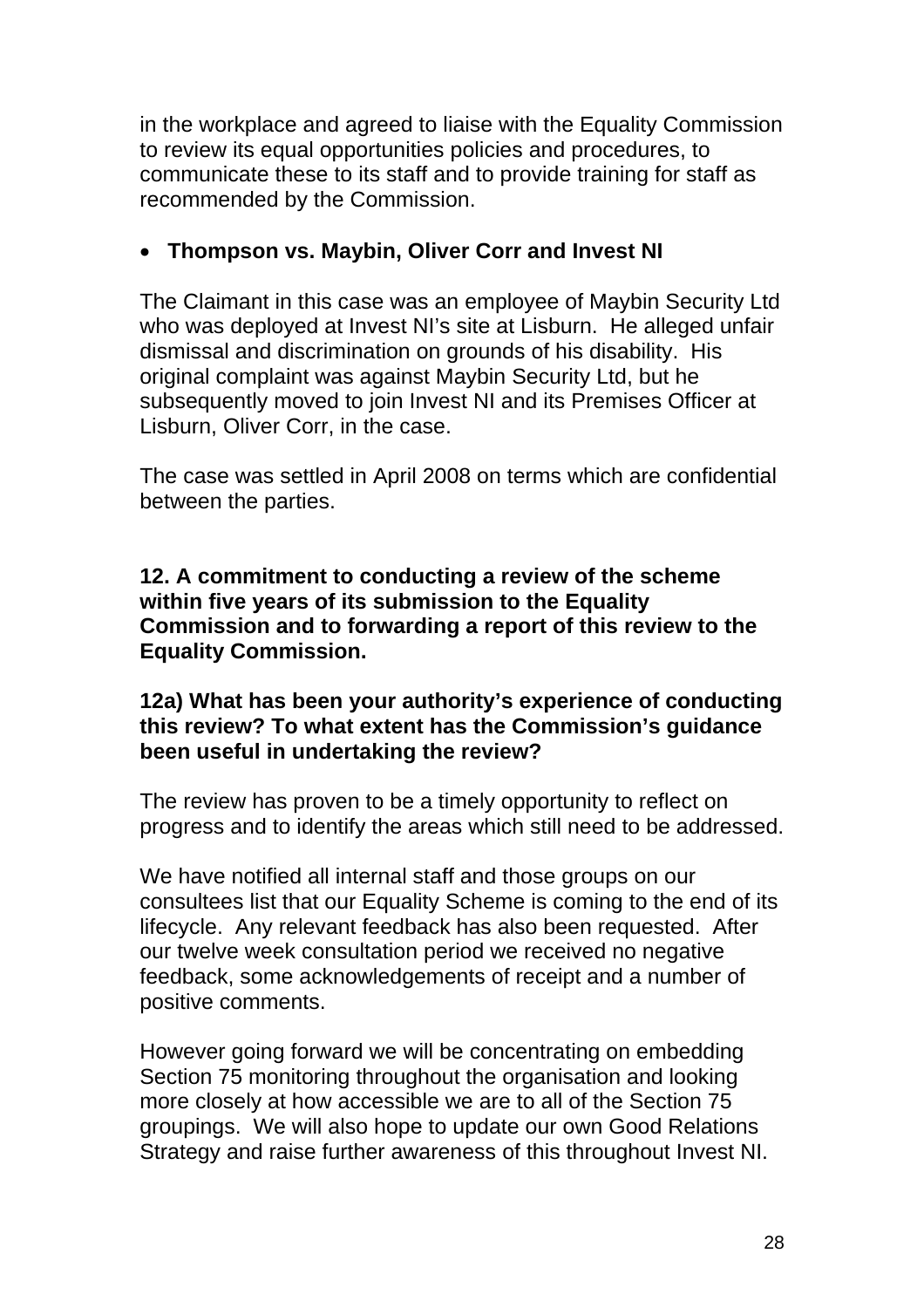Annex A

# **Screening Exercises Carried out by Invest NI**

### **2003-2004**

- Office Relocation North West Regional Office
- Office Relocation Eastern Regional Office

#### **2004-2005**

- North West Business and Technology Zone
- Social Entrepreneurship Programme
- Social Economy Policy
- Corporate Plan 2005-2008
- Physical Location of INI Headquarters
- Sectoral Strategy Screenings which covered:
	- Aerospace Sector
	- Agri-Engineering Sector
	- Bioscience and Health Technologies Sector
	- Construction Sector
	- Creative Industries Sector
	- Electronics Sector
	- Fish Processing Industry Sector
	- Domestic Furniture Sector
	- Horticulture Sector
	- Network Services Sector
	- Print and Packaging Sector
	- Software Services Sector
	- Textiles and Clothing Sector
	- Tourism Sector
	- Vehicle Engineering Sector

#### **2005-2006**

- Export Network Club
- Women Making Innovation Work
- Property Solutions Assistance
- Office Relocation Southern Regional Office
- Independent Financial and Marketing Appraisal
- SME Broadband Programme

#### **2006-2007**

- Enterprise Week Go For It Campaign
- Prime Initiative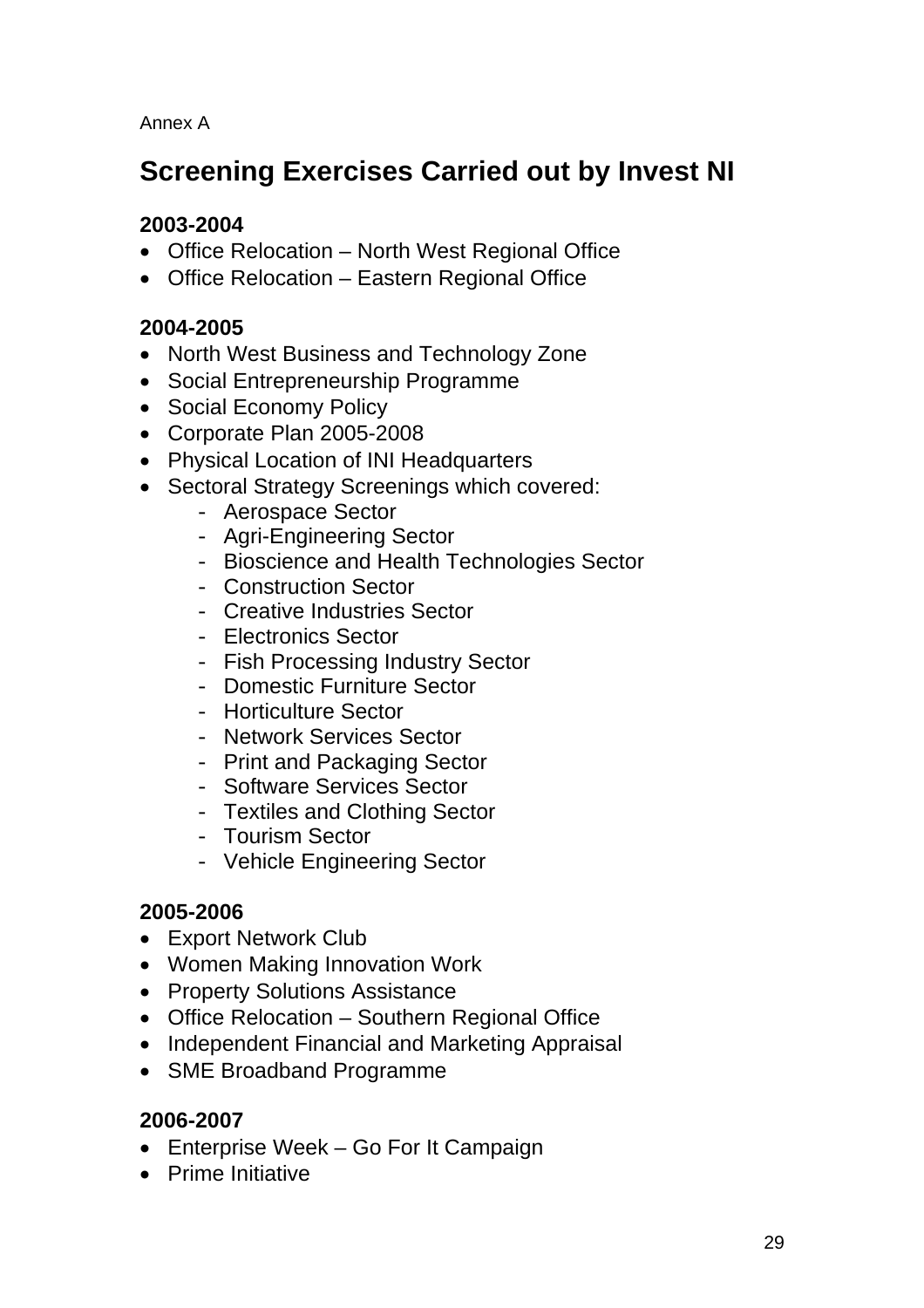- Women's International Leadership Boston Visit
- Western Innovation Network
- Renewing Communities
- North West Action Plan
- Entrepreneurship Education Initiative

#### **2007-2008**

- Innovation Voucher Scheme
- EU RTD Directorate Service
- Innovation Advisory Service
- Making Northern Ireland a Leading Provider of World Class **Service**
- People Excellence Solutions
- Process Excellence Solutions
- Animal Feedstuffs and Domestic Pet Food Strategy
- Bakery Sector Strategy
- Clusters and Collaborative Networks
- Digital Content Strategy
- Interim Managers' Programme
- Futures Programme
- Business to Business Bridge
- Non-Executive Directors
- Innovative Pathways to Female Entrepreneurship
- SME Energy Grant Scheme
- National Industrial Symbiosis Programme
- Sustainable Development Envirowise Programme
- Draft Corporate Plan 2008-2011
- Acquisition, Development and Sale of Property for Industrial Development Purposes
- Start a Business Programme Budget
- Taxi Tender Policy
- Growth Accelerator Programme
- Code of Conduct Policy
- Special Leave Policy
- Expenditure on Gifts and Hospitality Policy
- Private Health Insurance Policy
- Excess Fares Policy
- Maternity Policy
- Equal Opportunities Policy
- Attending Work Related Social Functions Policy
- Career Break Policy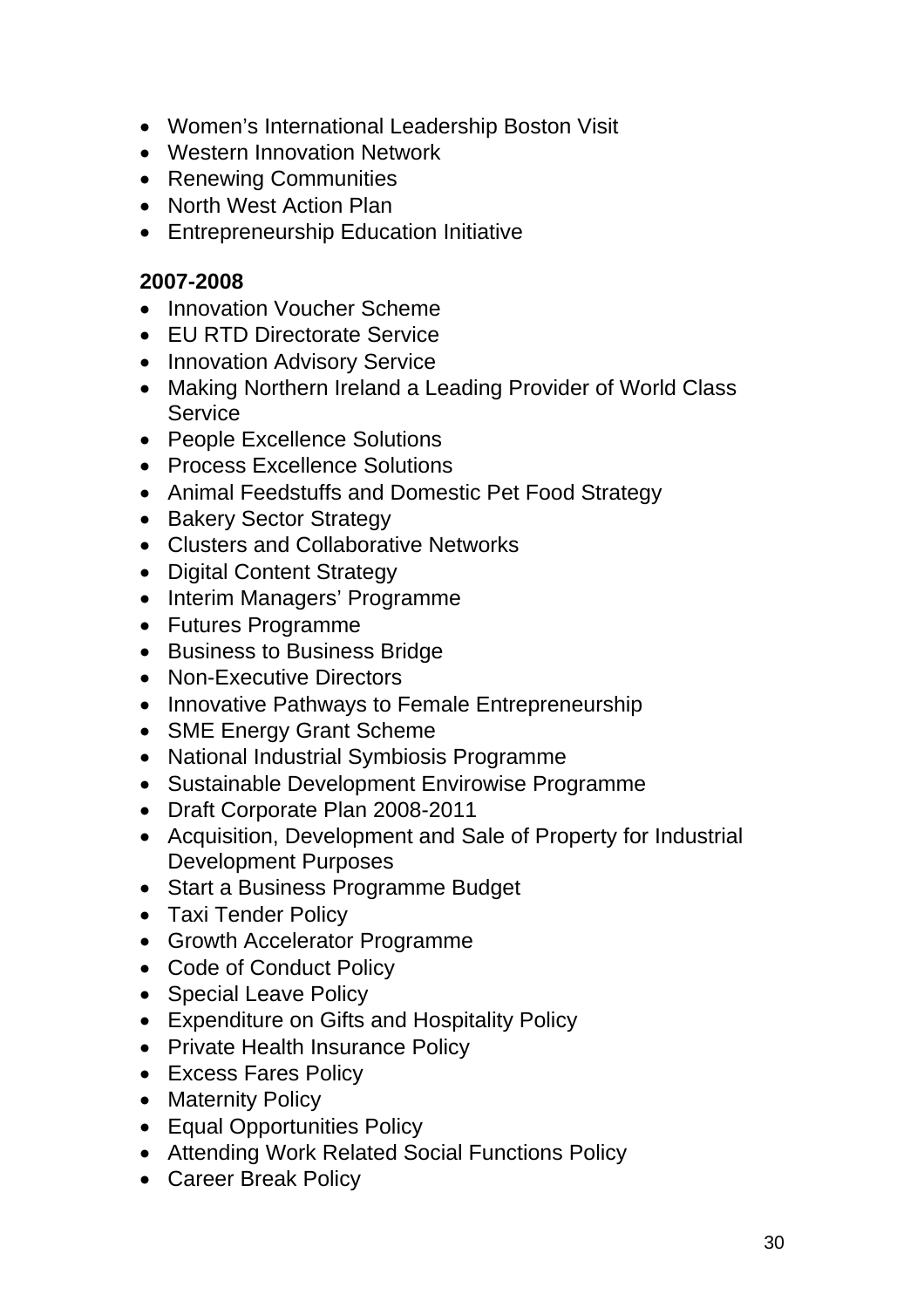- Visual Display Units Policy
- Paternal Leave Policy
- Redundancy Policy
- Age Retirement Policy
- Staff Development Policy
- Childcare Vouchers Policy
- Transfer Policy
- Overtime Policy
- Representation on Outside Bodies Policy